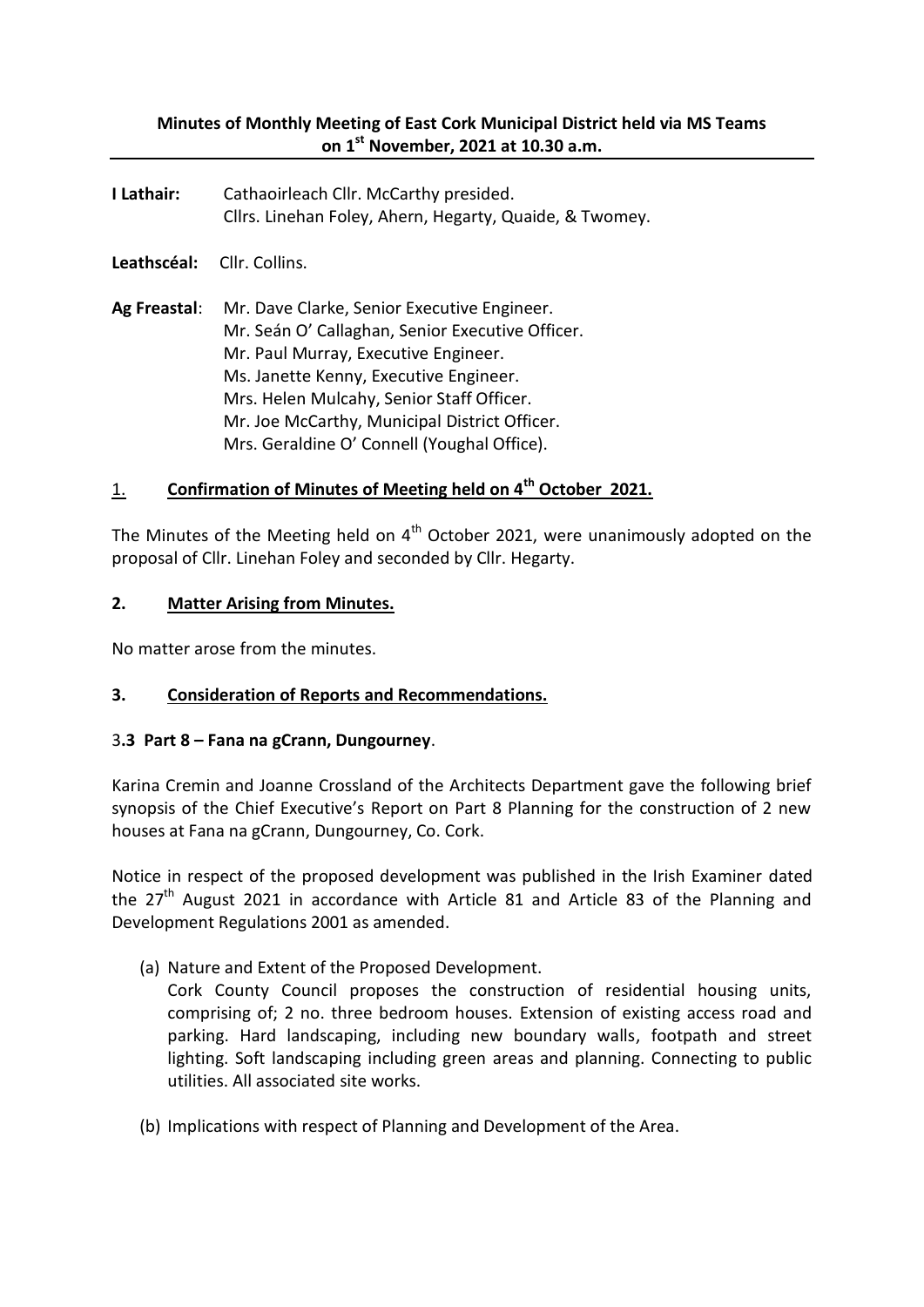The proposed development conforms for the provisions of the County Development Plan and is in accordance with the proper planning and sustainable development of the area.

(c) Public Consultation.

The closing date for the receipt of submission and observations was Friday the  $8<sup>th</sup>$  of October 2021.

The following Statutory Body was notified:

Irish Water.

The response from Irish Water stated, 'no objection'. No submissions were received from the public.

Karina Cremin recommended that the proposed development proceed in accordance with the drawings accompanying the Chief Executive's Report.

On the proposal of Cllr. Hegarty which was seconded by Cllr. McCarthy the Members unanimously agreed to proceed with the Part 8 Process for the proposed development of 2 new houses at Fana na gCrann, Dungourney, Co. Cork.

#### **3.1 Presentation by Youghal Family Resource Initiative.**

Shirley Smyth, Project Coordinator, Youghal Family Resource Initiative gave the following presentation to the Members on the Youghal Family Resource Initiative.

Background:

- In March 2021, a steering group of organisations in Youghal established Youghal Family Resource Initiative.
- Long-term Goal is to be funded by TUSLA under the National Family Resource Centre programme.
- Currently a part-time one year project coordinator post.

Steering Group:

- Barnardos (lead agency)
- Cumann na Daoine
- Youghal Community Health Project
- Foróige
- YANA Domestic Violence Project
- Cork County Council
- Cork County Childcare
- Youghal Residents Network

Vision: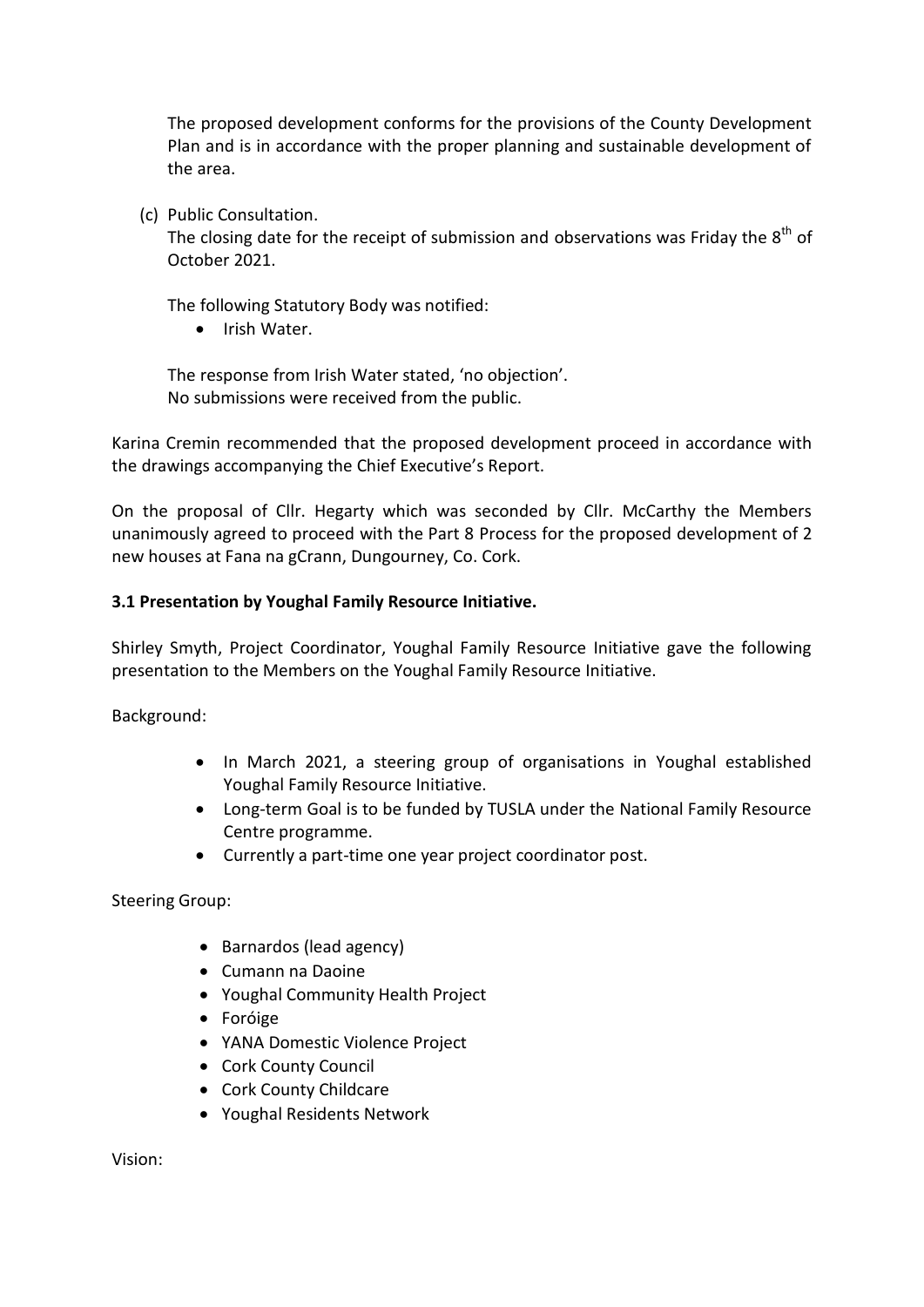A Community where all services, voluntary, statutory and community work together to improve the development, social, emotional healthy and educational and outcomes for children, young people and families.

Benefits:

- Universal and early intervention and prevention supports for children and families.
- Focus on Social and emotional supports for children and families.

Key Objectives:

- To improve children's social and emotional wellbeing.
- To improve parental wellbeing.
- To enhance parenting skills and increase parent's capacity to support their children's development.
- To ensure high-quality evidence based responses (based on models of practice and delivery proven to be successful) are delivered to families accessing services.
- To bridge a cap in service provision experiences in Youghal as a result of being an area of disadvantage with families of wide-ranging needs.

Why?

- Shortage of support services for children and families.
- Improve social and emotional well-being for children and families.
- Other agencies have identified gaps in service provision.

Profile:

- Over 3,000 people in Youghal Urban can be considered "disadvantaged" or "very disadvantaged" (Hasse & Ptatshche Deprivation index scores, (2016).
- Families with children under 15 years have  $1$  children.
- The combined total of children under school age in Youghal is 669.
- 500 children do not have access to childcare due to capacity issues in registered childcare services in Youghal.

How You Can Help?

- Youghal needs a Family Resource Centre and for this to be included in the County Development Plan.
- Support us to have a permanent building in Youghal.
- Help us to spread the word about the supports we offer parents and children.
- Help us grow to meet demand! We are just starting out and have limited funding.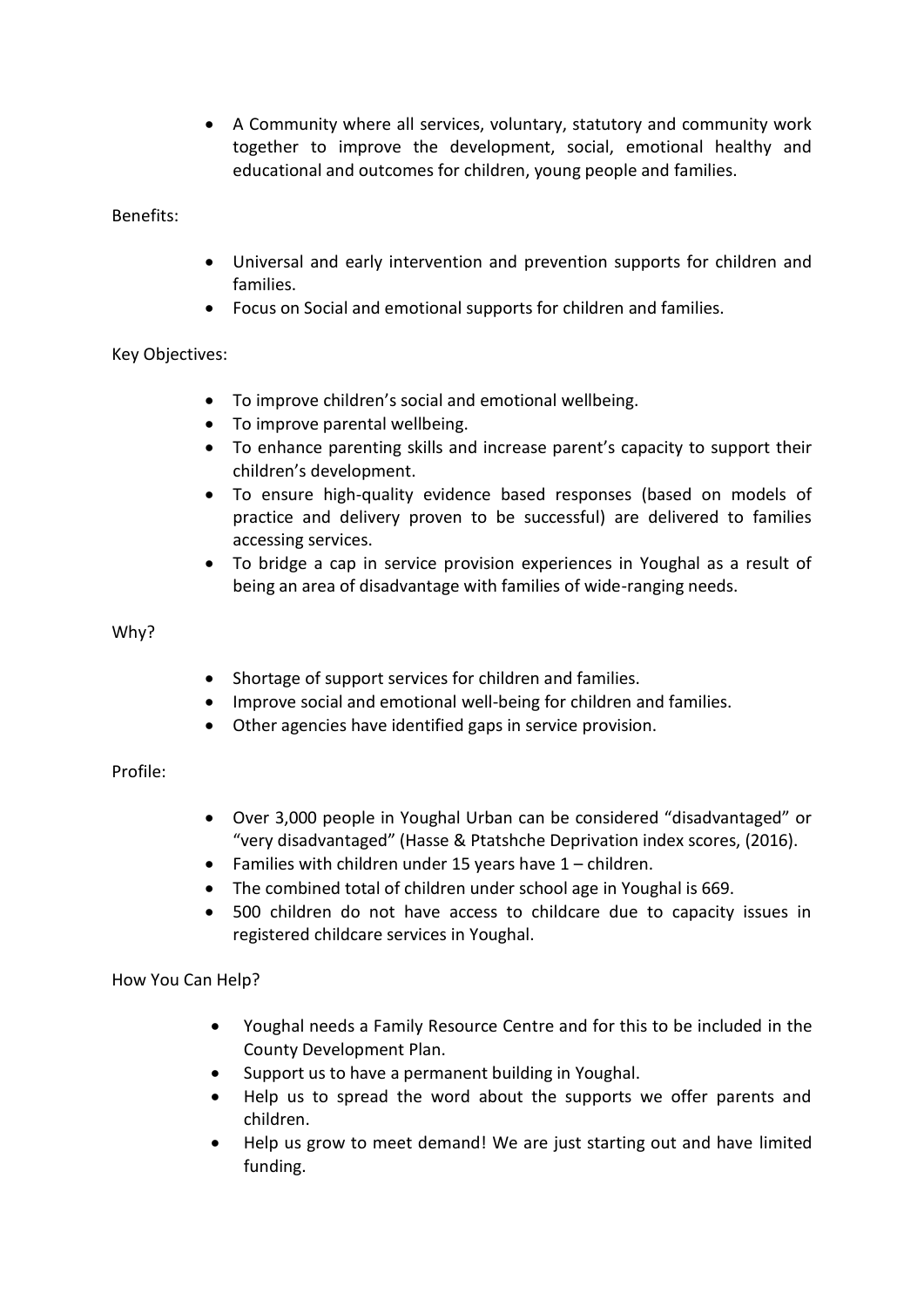The Members thanked Shirley for her presentation which they stated was an absolutely imperative service to have within the community and stated that they would give their full support to the initiative.

## **3.2 Presentation in relation to Youghal Blue & Green Community.**

Maria Power, Cumann na Daoine, Youghal gave the following presentation to the Members regarding the Youghal Blue and Green Community.

Vision:

 To ensure Youghal is the healthiest, cleanest, environmentally sustainable town to live and work in for all of our lives and generations.

## Aims & Objectives:

- To work together in order to strengthen and support each other's work in relation to responding to climate change, enhancing biodiversity, ensuring clean beaches, healthy marine and coastal life while being sensitive and careful of our wildlife, woodlands and green environments.
- To do this through collaborating with each other and with agencies concerned with Youghal.
- To attract larger scale resources to deliver on our vision for Youghal.
- To promote the reduction of carbon emissions, renewable energy and support the development of clean energy efficient communities.
- To build greater awareness across the whole community of Youghal and bring all citizens with us.
- To share information, work together and agree on priorities for the Network.

# Values:

- We will work together using community development principles of inclusion, empowerment, equality and acknowledging everyone's human rights.
- We will listen with respect to all members' views and the views of others who we come into contact with.
- We will be transparent and honest in our communications and negotiations with others.

Current Focus of our Work:

- Community Garden, Re-Wilding and Tree Planting.
- Funding submissions  $x$  6.
- Attending webinars and weekly meetings/presentation inc. Q & A.
- Co-ordinating Energy Master Plan for Youghal (Sustainable Energy Community).
- Network development: Web/Social Media/Blog, Presentations.
- Guided Tours x 5 (seaweed, rivers, wild walks, bees, foraging) and Coastal Surveys.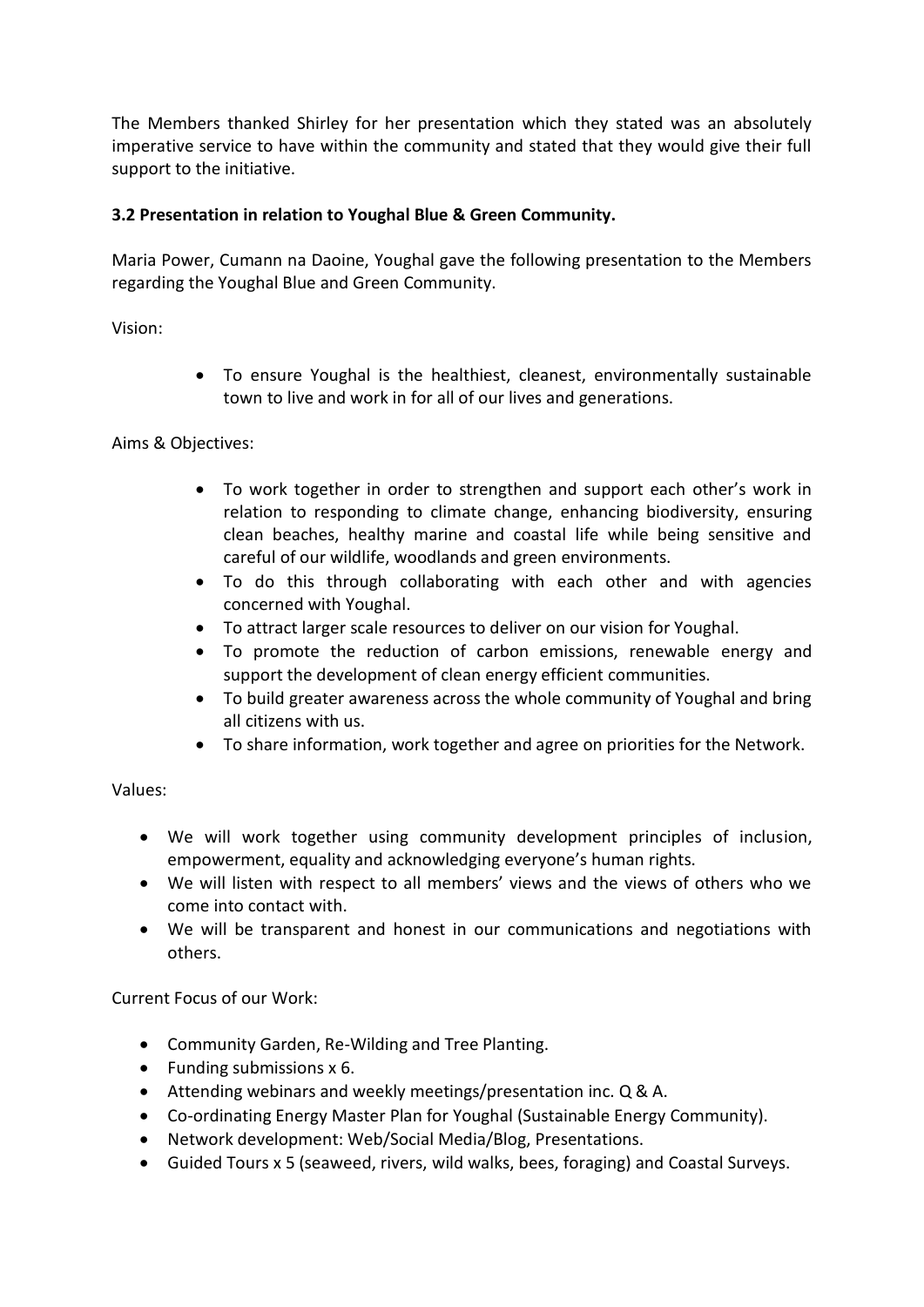• Fishing Families Story Board.

Presentations to the Network January – October 2021.

- UCC BCOMAR/MaREI project on flooding.
- Eirgrid Celtic Connector.
- UCC Recycling Wind Turbines.
- The Ark Mary Reynolds on Rewilding.
- Wildworks Local Biodiversity Plan.
- UCC Delta Lady 'Blackwater Estuary'
- SEAI Sustainable Energy Community.
- Eanna Ni Lamhna Trees.
- CEF Marine Protected areas.
- Dave Beecher Soil.
- Ray McNally Plan Energy.

#### Membership.

- The Network is open to individuals and representatives of other organisations who wish to work together on Blue and Green actions. Members are those who are committed to the Networks vision, aims and objectives and to proactively working together.
- Members include individual activists and experts (5) and representatives of the following community groups, Cumann na Daoine, Tidy Town, Active Retirement, Gael Scoil Chorain, Foroige, Community Health Project, Community Bus, Links CoOp, Clean Coasts, Bee Conservation Ireland, Community Garden Group, Community Radio, Eco Congregation Ireland, Cork County Council/Councillor, Bru na Sí.

The Members thanked Maria and commended both Maria and the Community Network on a very positive presentation and stated that it is very encouraging to see the involvement of community groups.

Cllr. Twomey asked what age range is involved. Maria informed the Members that it is an intergeneration project with Foroige and stated that they are hopeful that Pobal Scoil Transition Year Students will become involved.

Cllr. Susan McCarthy wished the group every success going forward.

## **3.4 Municipal District Officers Report November 2021.**

Mr. Joe McCarthy, Municipal District Officer circulated the following Municipal District Officers Report November 2021 to the Members:

#### **General Municipal Allocation 2021 – East Cork €241,300**

**Allocated as follows:**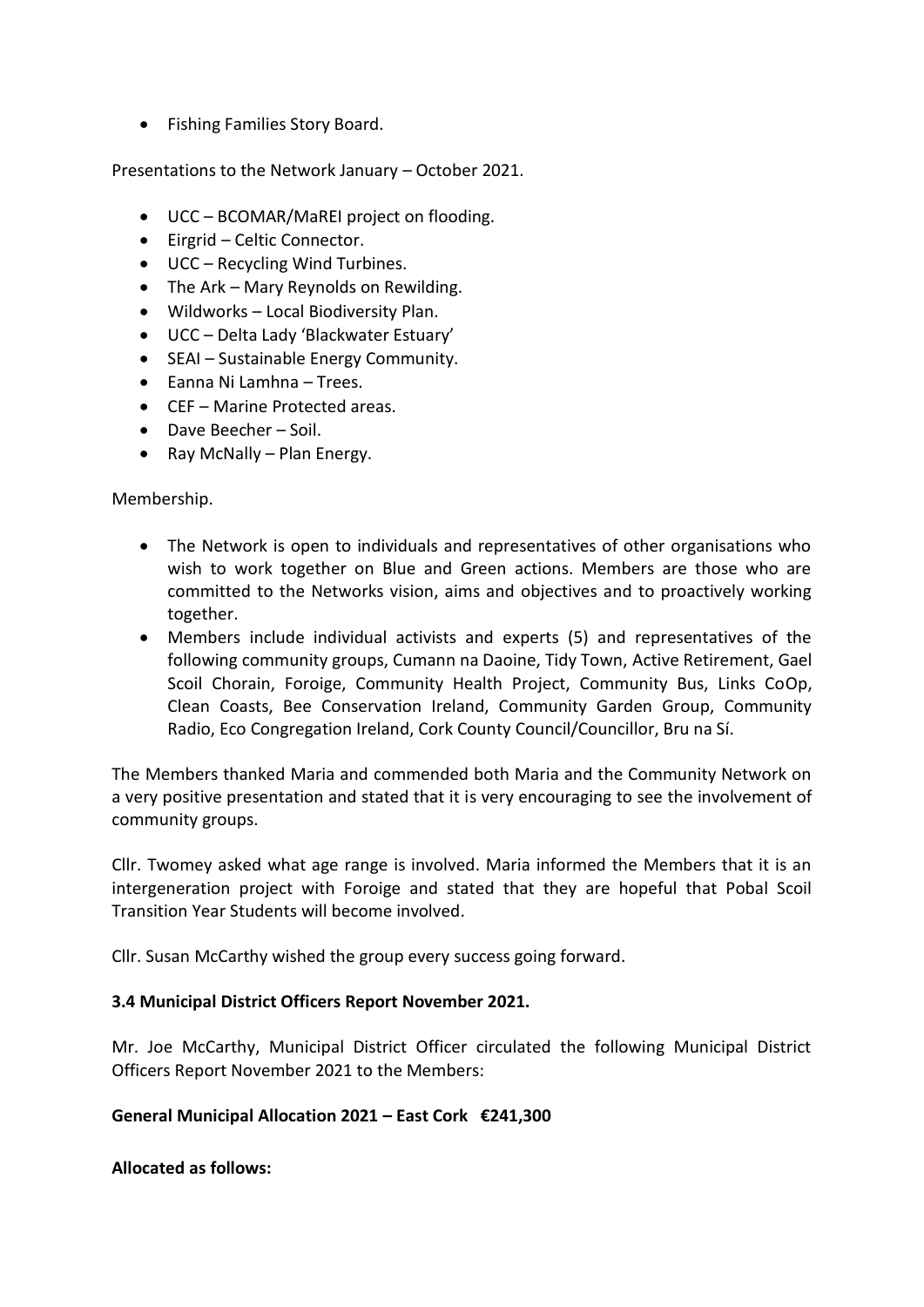Amenity Grants €89,000- 44 organisations/groups received funding. Capital Grants €85,000 - 7 organisations/groups received funding. Community Contracts €51,000 - 30 organisations/groups received funding.

#### **Town Development Fund 2021: €120,000**

- Painting Scheme for Midleton & Youghal.
- Signage Scheme for Midleton & Youghal.
- Marketing and Development of Youghal Clock Gate Tower.
- Repair of historic Jail Steps in Youghal.
- Financial support for Midleton & Youghal Chambers.
- Upgrade of Market House, Youghal.
- Millennium Park Pond reinstatement.
- Signage to commemorate the Midleton Ambush
- Rejuvenation of Roxboro Park Midleton.
- Public realm enhancement works at 'The Gooses Acre'.
- Public realm enhancement works at the courthouse/Oliver Plunkett Place.

#### **Project Act 2021**

- The installation of two wheelchair accessible picnic benches, one in the Baby's Walk Park and one in Midleton Lodge Park. This initiative was proposed by the local Older Persons Council representative who is a key advocate for people with disabilities. The picnic benches were manufactured locally and have been installed in the parks and are proving to be very popular.
- The installation of 8 sets of seating and planters combined located throughout Midleton town in Baby's Walk Park, Midleton Lodge Park, Riverside Way, Bailick Car Park and Midleton Courthouse.
- Introduction of one way pedestrian system on the North Main Street and access to Dolphin Square Car Park in Youghal
- High visibility bollards at areas around Youghal where illegal parking created difficulties for social distancing.
- Road lining improvements throughout Youghal.
- New pedestrian crossings and speed ramps at Grattan St & Kent Street, Youghal.
- New picnic area in Greenpark, Youghal.
- New picnic benches at the Front Strand, Youghal.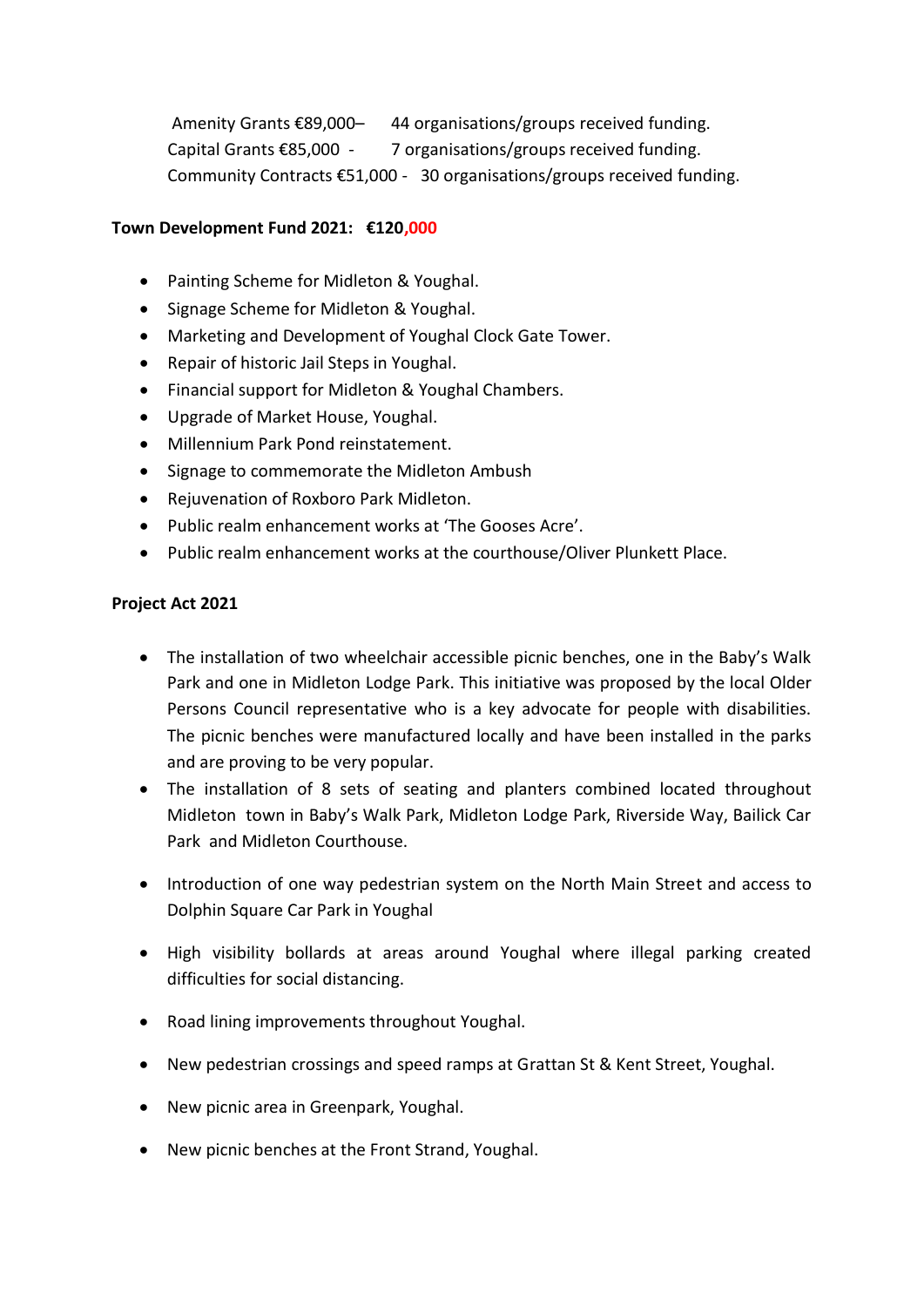• 12 outdoor dining applications granted.

**Youghal Boardwalk Phase II .** An additional 1.2km of boardwalk stretching from Claycastle to Redbarn was completed and opened in 2021. Its completion has created a continuous seaside walkway stretching 5 kilometres from Youghal Town Centre to Redbarn.

**Midleton Pollinator Plan** : Promotion of Midleton Pollinator Plan and extension of pollinator and biodiversity supporting community projects throughout the Municipal District, including Youghal, Ballinacurra and Saleen.

## **NTA funded project, Midleton**.

The NTA funded the upgrading and enhancement of the amenity walkway from Bailick car park to Gaelscoil Mhainister na Corann. This is Phase 1 of the Ballinacurra to Midleton Pedestrian Walkway and Cycleway which will strongly integrate Ballinacurra and Midleton and will facilitate access to the MY (Midleton-Youghal) Greenway for pedestrians and cyclists.

## **Town & Village Renewal Scheme, 2020.**

Glenbower Wood: An application for funding to facilitate the replacement of 3 no. footbridges in Glenbower Wood, Killeagh, was successful and the Department allocated €36,000 to this Project. The detailed design has been completed.

## **Town & Village Renewal Scheme 2020 Accelerated Measures in Response to Covid-19**

## **Old Bridewell Gaol, Youghal**

The Council was successful and received a grant of €38,000 for a joint Cork County Council, Youghal Tidy Towns and Tesco Youghal proposal to develop a community garden at the Old Bridewell Gaol, Mill Road, Youghal. The project will consist of a gated community garden including an urban orchard, raised beds, seating and courtyard. The project will be fully delivered in 2021.

**St. Marys Collegiate Church, Youghal**: The Voice of St Mary's is an immersive visitor experience at St Mary's Collegiate Church which was launched in 2021. Using a variety of interpretative media, you can engage with the 'Voices of St Mary's' and explore the meaning and significance of the site.

## **Conservation and Cleaning of Public Sculptures and Monuments.**

In this year of commemorations and anniversaries the Municipal District arranged for the conservation and cleaning of public sculptures and monuments including:-

The Clonmult Monument, Midleton.

Nellie Cashman, Angel of the Cassiars, sculpture, Midleton.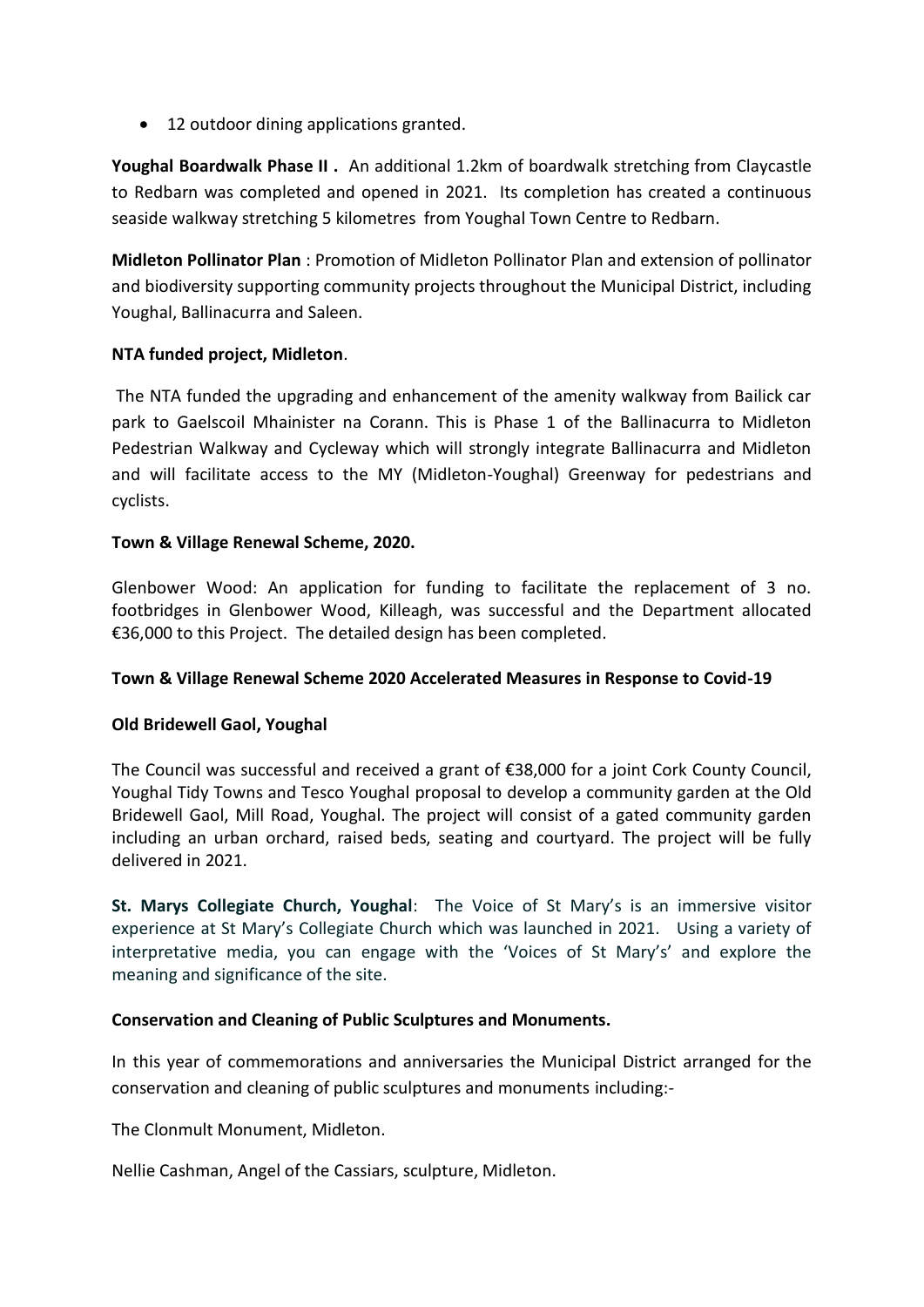Gyrators, sculpture, Midleton.

Sheep and Post, Sculpture, Fair Green, Midleton.

Cllr. McCarthy asked if the painting scheme was used to its full capacity.

Helen Mulcahy, Senior Staff Officer informed the Members that the painting scheme was fully subscribed to with 24 applications received in the Youghal area and 2 applications received from the Midleton area.

Cllr. Hegarty raised the issue of the closure of River Street, Cloyne and asked if it funding could be made available from the Town Development Fund to have painting works carried out here. Cllr. Twomey supported this request.

Mr. Joe McCarthy, Municipal District Officer informed the Members that the Town Development Fund does not extend to the Cloyne area.

Cllr. Hegarty asked if an exception could be made for this request due to the disruption that has taken place at River Street and asked if the scheme could be amended to facilitate Cloyne.

Mr. Seán O' Callaghan, Senior Executive Officer informed the Members that he will investigate the possibility of funding which may be available from reserve discretionary funding or from the Town Development Fund which could accommodate this request.

## **3.5 Section 183 Notice – Grant of Right of Way at Owenacurra Business Park, Midleton to Priority Geotechnical Ltd.**

Before notice is given to the Members of Cork County Council in relation to the proposed disposal of property in East Cork the matter is brought to the attention of the Members for the East Cork Municipal District for their consideration. Details are set out in the attached draft notice.

| Situation:                            | Grant of Right-of-Way at Owenacurra Business Park, Midleton,<br>Co. Cork, for access to industrial site. |
|---------------------------------------|----------------------------------------------------------------------------------------------------------|
| To Whom It Is Proposed<br>To Dispose: | Priority Geotechnical Limited.                                                                           |
| Consideration:                        | €1                                                                                                       |

On the proposal of Cllr. Ahern which was seconded by Cllr. McCarthy the Members had no objection to the proposal.

#### **3.6 Section 183 Notice – Disposal of site at Ballylongane, Garryvoe**.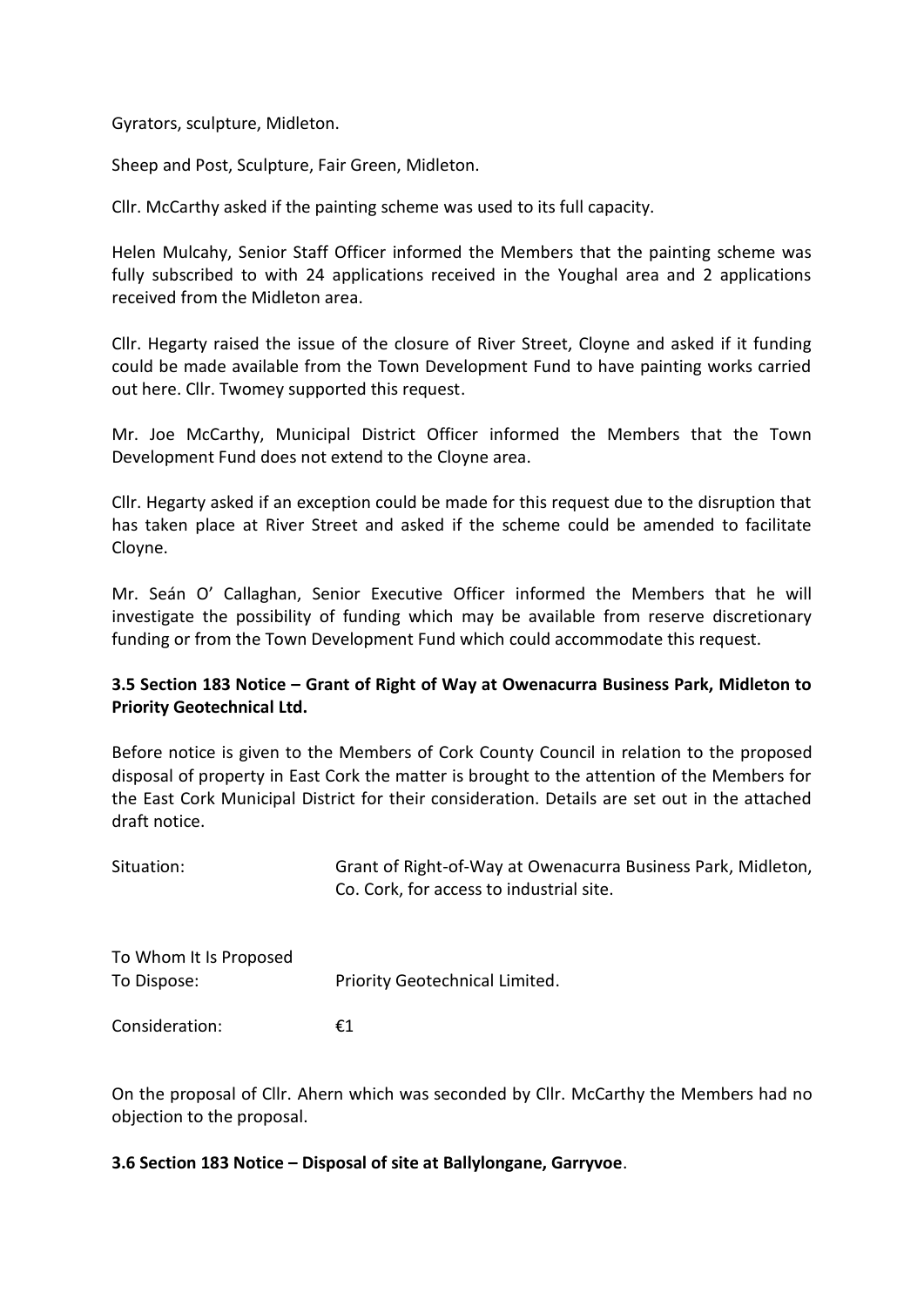Before notice is given to the Members of Cork County Council in relation to the proposed disposal of property in East Cork the matter is brought to the attention of the Members for the East Cork Municipal District for their consideration. Details are set out in the attached draft notice.

| Situation:                            | Disposal site at Ballylongane, Garryvoe.                     |
|---------------------------------------|--------------------------------------------------------------|
| Area:                                 | c.0.60 acres.                                                |
| To Whom It Is Proposed<br>To Dispose: | Mr. Tony Perry, Breda Buckley, Pat Costigan & Rosie Buckley. |
| From Whom Acquired:                   | Historic CCC Site.                                           |
| Consideration:                        | €95,000.00                                                   |

On the proposal of Cllr. Hegarty which was seconded by Cllr. Ahern the Members had no objection to the proposal.

#### **3.7 East Cork Municipal District Regional & Local Roads (Restoration Improvement & Restoration Maintenance) Programme 2021 – Progress Report.**

| <b>Funding</b><br>Grant<br>Category | Project<br><b>Number</b> | <b>Road</b><br><b>Class</b> | <b>Road Number</b> | Road Name and<br><b>Townland</b><br>or<br><b>Name</b>               | Length of<br>Work (m) | % Completed            |
|-------------------------------------|--------------------------|-----------------------------|--------------------|---------------------------------------------------------------------|-----------------------|------------------------|
| Restoration<br>Maintenance          | RM <sub>1</sub>          | LP                          | L-3602             | East Cork $-$ L-3602<br>(part) Kearney's X<br>to Moanbaun           | 2233                  | 100%                   |
| Restoration<br>Maintenance          | RM <sub>2</sub>          | <b>LS</b>                   | L-7609             | East Cork $-$ L-7609<br>Pigeonhill<br>to<br><b>Brodericks Cross</b> | 2515                  | 100%                   |
| Restoration<br>Maintenance          | RM <sub>3</sub>          | LP                          | $L-3604-0$         | East Cork $-$ L-3604<br>(Leamlara<br>to<br>Condonstown              | 1480                  | 100%                   |
| Restoration<br>Maintenance          | RM <sub>4</sub>          | LP                          | L-3601             | East Cork $-$ L3601<br>(part) at Rathgire                           | $\Omega$              | Deferred<br>to<br>2022 |
| Restoration<br>Maintenance          | RM <sub>5</sub>          | R                           | $R-627$            | East Cork $-$ R627<br>(part)<br>Donnickmore<br>to<br>Murleys X      | 3000                  | 100%                   |
| Restoration<br>Maintenance          | RM <sub>6</sub>          | LS                          | L-7804             | East Cork $-$ L7804<br>(part)<br>Ballyknockane                      | 2911                  | 100%                   |
| Restoration<br>Maintenance          | RM <sub>7</sub>          | <b>LS</b>                   | L-7803             | East Cork $-$ L7803<br>Kilnafurry                                   | 1281                  | 100%                   |
| Restoration<br>Maintenance          | RM <sub>8</sub>          | LP                          | L-3814             | East Cork $-$ L3814<br>(part) Redbarn                               | 1125                  | 100%                   |
| Restoration                         | <b>RM9</b>               | <b>LS</b>                   | L-7861             | East Cork $-$ L-7861                                                | 1524                  | 100%                   |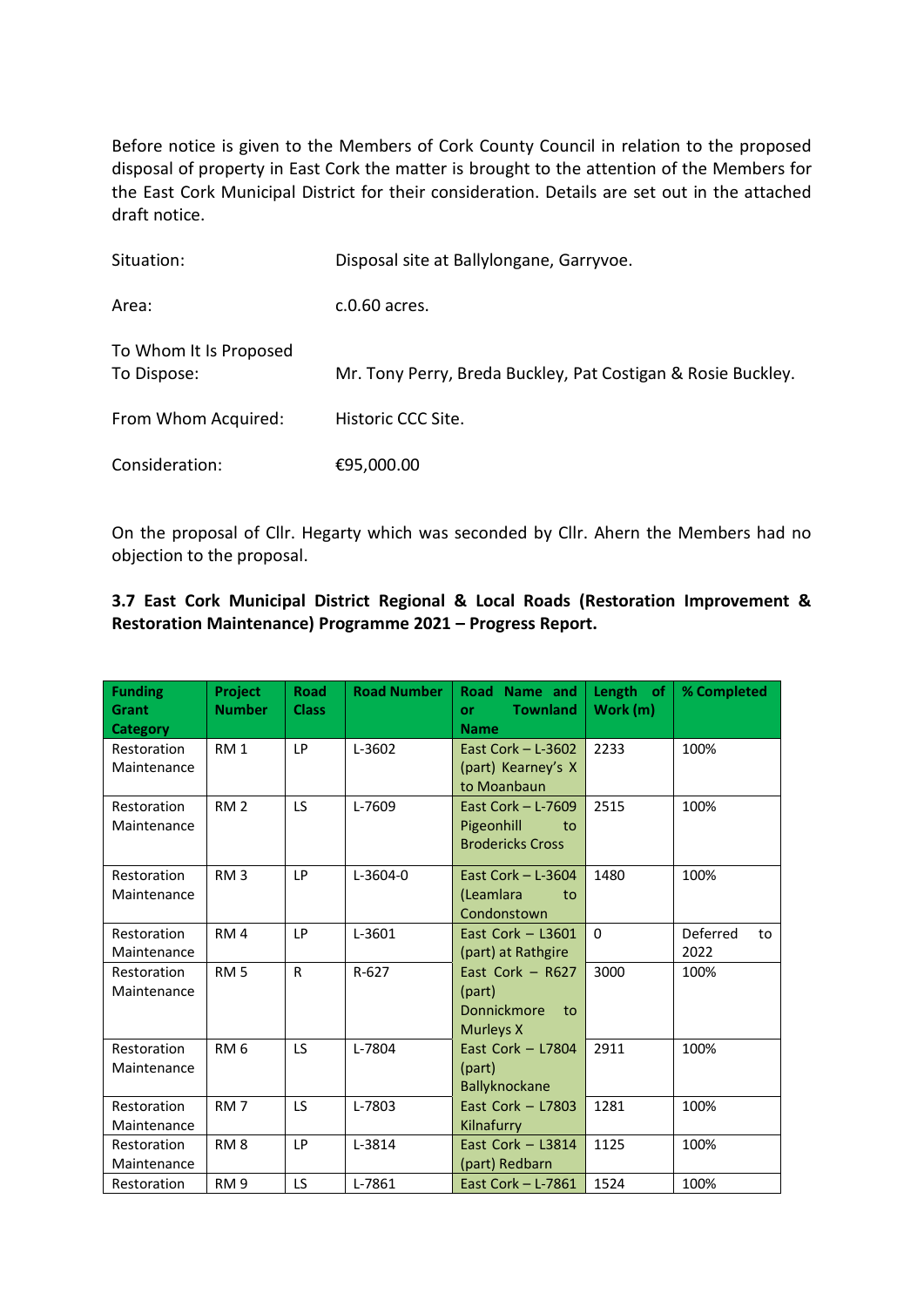| Maintenance |                 |              |                                        | <b>Pilmore Road</b>              |          |                |
|-------------|-----------------|--------------|----------------------------------------|----------------------------------|----------|----------------|
| Restoration | <b>RM 10</b>    | <b>LP</b>    | L-3816                                 | East Cork $-$ L-3816             | 1065     | 100%           |
| Maintenance |                 |              |                                        | (part)                           |          |                |
|             |                 |              |                                        | <b>Ballymacoda</b><br>to         |          |                |
|             |                 |              |                                        | Knockadoon Road                  |          |                |
| Restoration | <b>RM 11</b>    | LP, LS       | L-3630                                 | East Cork $-$ L3630              | 1702     | 100%           |
| Maintenance |                 |              |                                        | Stacks Cross to                  |          |                |
|             |                 |              |                                        | Knockasturkeen                   |          |                |
| Restoration | <b>RM 12</b>    | LP           | L-3818                                 | East Cork - L3818                | 2600     | 100%           |
| Maintenance |                 |              |                                        | (part) Ballyrussell              |          |                |
|             |                 |              |                                        | to Loughane                      |          |                |
| Restoration | <b>RM 13</b>    | LS.          | L-7683                                 | East Cork $-$ L7663              | 1800     | 100%           |
| Maintenance |                 |              |                                        | (part) Monagurra                 |          |                |
|             |                 |              |                                        | to Ballyduff                     |          |                |
| Restoration | <b>RM 14</b>    | LP           | L-3642                                 | East Cork $-$ L3642              | $\Omega$ | Deferred<br>to |
| Maintenance |                 |              |                                        | (part) Ballyvaloon               |          | 2022           |
| Restoration | <b>RM 15</b>    | $\mathsf{R}$ | R-630                                  | East Cork - R630                 | 2267     | 100%           |
| Maintenance |                 |              |                                        | Lower Aghada to                  |          |                |
|             |                 |              |                                        | Whitegate                        |          |                |
| Restoration | RM Extra        | <b>LS</b>    | L-7804                                 | East Cork $-$ L7804              | 1000     | 100%           |
| Maintenance |                 |              |                                        | (part)                           |          |                |
|             |                 |              |                                        | Ballyknockane                    |          |                |
| Restoration | RM Extra        | <b>LT</b>    | L-78041                                | East<br>Cork                     | 800      | 100%           |
| Maintenance |                 |              |                                        | L78041                           |          |                |
|             |                 |              |                                        | Glenacroghery                    |          |                |
| Restoration | RM Extra        | LP           | L-3646                                 | East Cork $-$ L3646              | 1500     | 100%           |
| Maintenance |                 |              |                                        | <b>Trabolgan Road</b>            |          |                |
|             |                 |              | <b>RESTORATION MAINTENANCE TOTAL =</b> |                                  | 28,803   |                |
|             |                 |              |                                        |                                  |          |                |
| Restoration | RI 1            | <b>LP</b>    | L-3601                                 | East Cork $-$ L3601              | 1658     | 100%           |
| Improvement |                 |              |                                        | Monaleen                         |          |                |
| Restoration | RI <sub>2</sub> | LS.          | L-7834                                 | East Cork $-$ L7834              | 1906     | 100%           |
| Improvement |                 |              |                                        | Coolcap                          |          |                |
| Restoration | RI <sub>3</sub> | LT           | L-38061                                | Cork<br>East                     | 400      | 100%           |
| Improvement |                 |              |                                        | L38061<br>(part)                 |          |                |
|             |                 |              |                                        | High<br>Road                     |          |                |
|             |                 |              |                                        | Killeagh                         |          |                |
| Restoration | RI4             | LS           | L-7839                                 | East Cork - L7839                | 800      | 100%           |
| Improvement |                 |              |                                        | <b>Dishane</b>                   |          |                |
| Restoration | RI <sub>5</sub> | LS           | L-7828                                 | East Cork - L7828                | 1491     | 100%           |
| Improvement |                 |              |                                        | <b>Ballyglavin</b>               |          |                |
| Restoration | RI <sub>6</sub> | LS           | L-9509                                 | East Cork $-$ L9509              | 80       | 100%           |
| Improvement |                 |              |                                        | (part) Sweetfield                |          |                |
|             |                 |              |                                        | Estate                           |          |                |
| Restoration | RI <sub>7</sub> | LP           | L-3813                                 | East Cork - L3813                | 1387     | 100%           |
| Improvement |                 |              |                                        | <b>Beanfield</b><br><b>Cross</b> |          |                |
|             |                 |              |                                        | towards Gortroe                  |          |                |
| Restoration | RI <sub>8</sub> | LP           | L-38165                                | East Cork $-$ L3816              | 1400     | 100%           |
| Improvement |                 |              |                                        | (part)                           |          |                |
|             |                 |              |                                        | Knockadoon                       |          |                |
| Restoration | RI <sub>9</sub> | $\mathsf R$  | R-633                                  | East Cork $-$ R633               | 2000     | 100%           |
| Improvement |                 |              |                                        | Lisquinlan                       |          |                |
| Restoration | <b>RI 10</b>    | R            | R-629                                  | East Cork - R629                 | 306      | 100%           |
| Improvement |                 |              |                                        | Approach<br>to                   |          |                |
|             |                 |              |                                        | Ballycotton                      |          |                |
| Restoration | <b>RI 11</b>    | LP           | L-3642                                 | East Cork - L3642                | 931      | 100%           |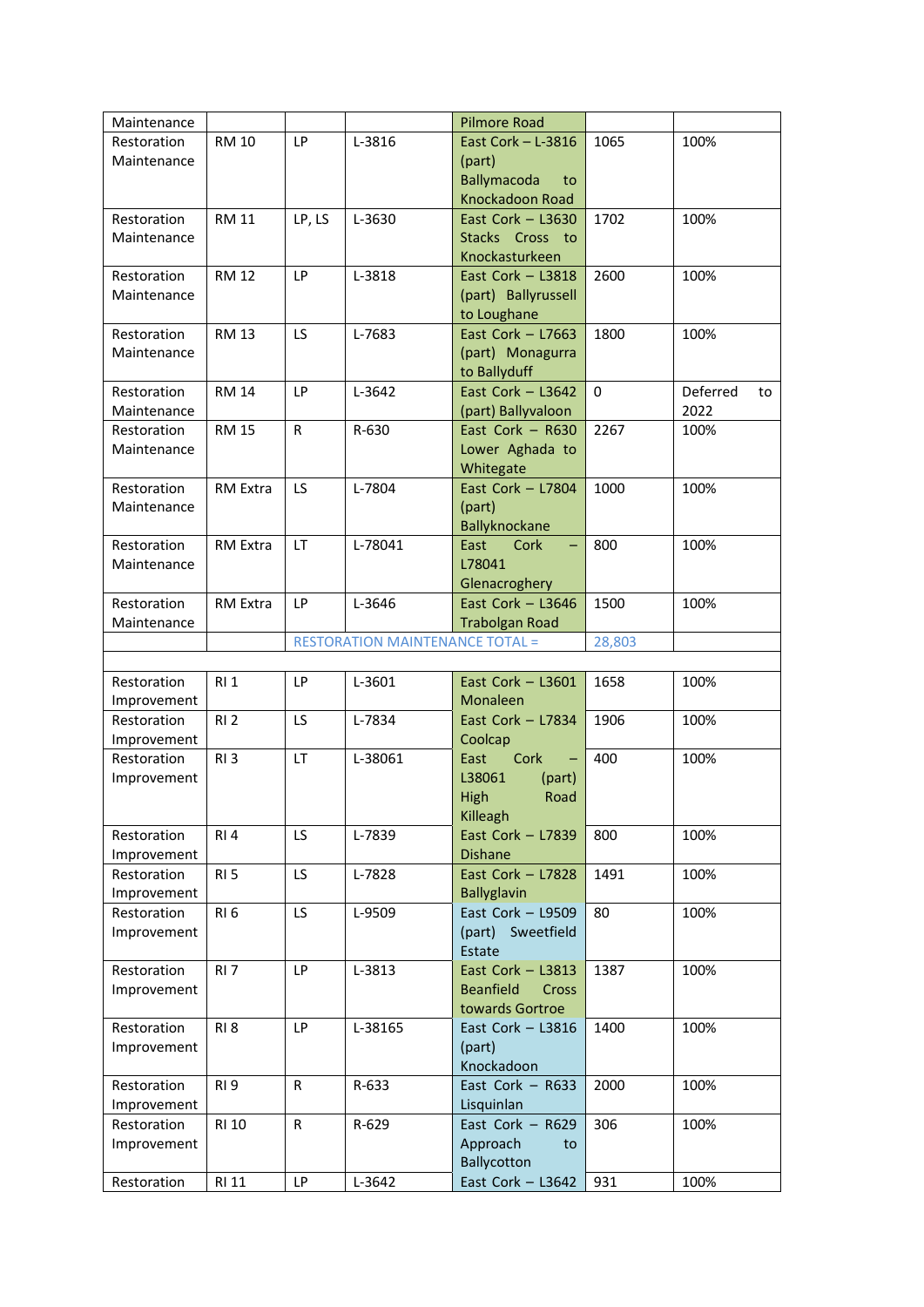| Improvement                |              |                                        |        | Ballyvaloon                             |          |                |
|----------------------------|--------------|----------------------------------------|--------|-----------------------------------------|----------|----------------|
| Restoration<br>Improvement | <b>RI 12</b> | LP                                     | L-3630 | East Cork $-$ L3620<br>Stacks X to R629 | 1850     | 100%           |
|                            |              |                                        |        | <b>Ballymaloe</b>                       |          |                |
| Restoration                | <b>RI 13</b> | LP                                     | L-3809 | East Cork $-$ L3809                     | 2000     | 100%           |
| Improvement                |              |                                        |        | Kilmountain X to                        |          |                |
|                            |              |                                        |        | Mogeely                                 |          |                |
| Restoration                | <b>RI 14</b> | LP                                     | L-3628 | East Cork $-$ L3628                     | 210      | 100%           |
| Improvement                |              |                                        |        | Whiterock (part)+                       |          |                |
|                            |              |                                        |        | <b>Thades Cross</b>                     |          |                |
| Restoration                | <b>RI 15</b> | <b>LP</b>                              | L-3626 | East Cork $-$ L3626                     | 850      | 100%           |
| Improvement                |              |                                        |        | 'Rocky Road' at                         |          |                |
|                            |              |                                        |        | Copperingerstown                        |          |                |
| Restoration                | <b>RI 16</b> | LS                                     | L-7650 | East Cork $-$ L7650                     | 1299     | 100%           |
| Improvement                |              |                                        |        | Carrigagour                             |          |                |
| Restoration                | <b>RI 17</b> | $\mathsf{R}$                           | R-630  | East Cork $-$ R630                      | $\Omega$ | Deferred<br>to |
| Improvement                |              |                                        |        | Loughatalia<br>to                       |          | 2022.          |
|                            |              |                                        |        | Rosehill                                |          |                |
| Restoration                | <b>RI 18</b> | LS.                                    | L-9402 | East Cork $-$ L9402                     | 156      | 100%           |
| Improvement                |              |                                        |        | Park<br><b>Street</b>                   |          |                |
|                            |              |                                        |        | Midleton                                |          |                |
|                            |              | <b>RESTORATION IMPROVEMENT TOTAL =</b> |        |                                         | 18,724   |                |

## By Cork County Council

#### By Contractor

Cllr. Twomey stated that she was disappointed that the works were not carried out at Rosehill and started that she would be hopeful they will be a priority for 2022.

Mr. Dave Clarke, Senior Executive Engineer informed the Members that it was unfortunate that the works at Rosehill were not completed this year but stated that no further funding was available to carry out these works.

Cllr. Linehan Foley thanked Dave, Joe, Helen and the outdoor staff involved in the works carried out at Sweetfields Estate, Youghal and stated that the residents also wished to convey their gratitude for these works.

Cllr. Hegarty asked if the Engineer could take a look at the road in Inchiquin.

The Engineer informed the Members that surfacing works have been completed on this road in the last week.

## **3.8 Speed Limit Review – Regional, Local Roads & National Road Submissions Draft A, East Cork.**

The Members agreed to defer this item until the December Meeting and agreed that the meeting will commence at the earlier time of 10.00 a.m. to give the Members 30 minutes to consider the Speed Limit Review.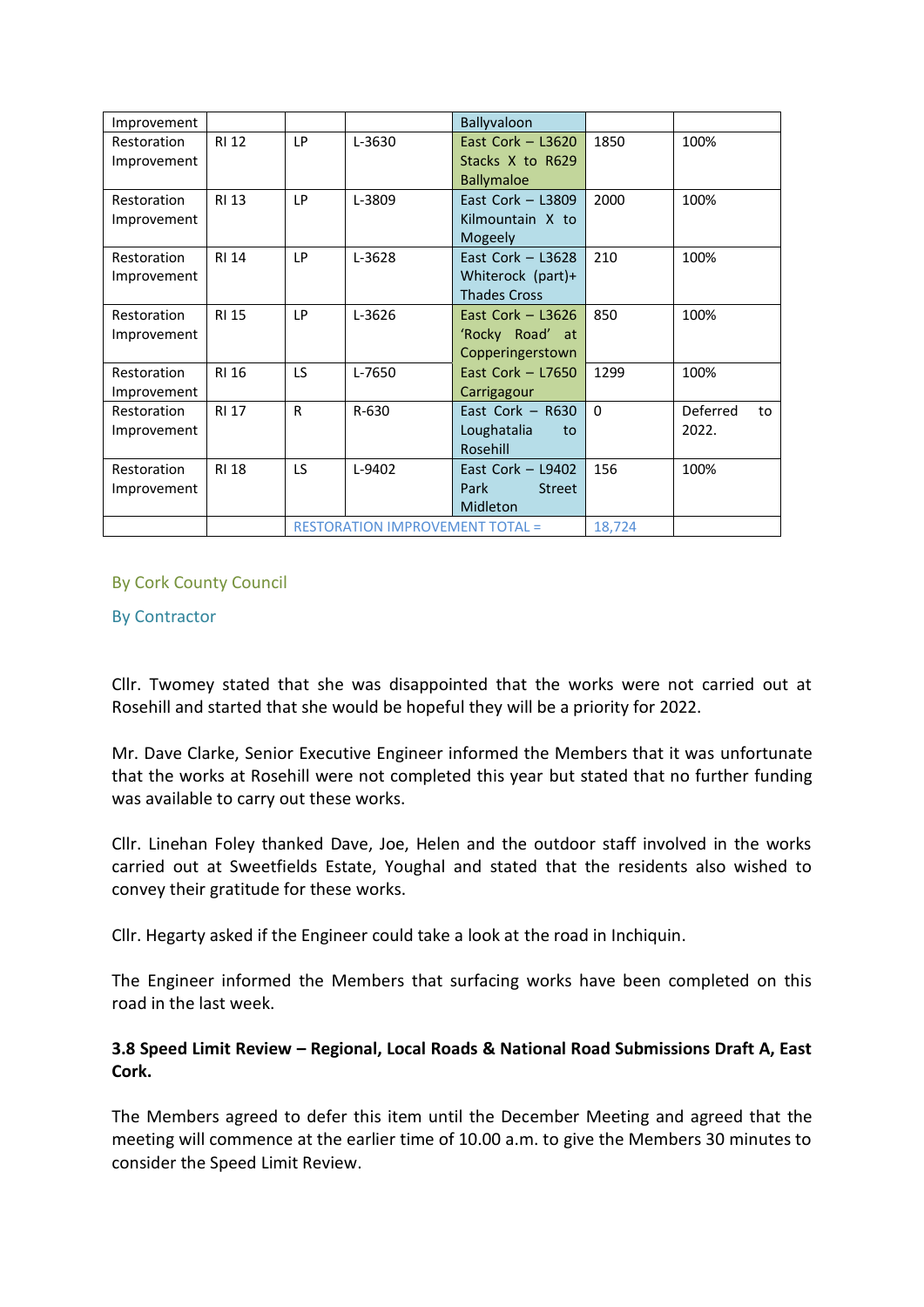## **4. Business Prescribed by Statute.**

## **4.1 Budget 2022.**

Mr. Joe McCarthy, Municipal District Officer circulated the following Draft Budgetary Plan 2022 to the Members:

The attached schedule provides for a total Budget of €8,707,350. This total includes €8,492,366 in respect of Municipal District Works as detailed hereunder, €120,609 for the General Municipal Allocation and €94,375 for Town and Village Development Funds (€60,000 Towns, €34,375 Villages).

## **B01 National Primary Roads – Maintenance and Improvement – Budget Amount €28,562.**

This provision is in respect of grants funding for the maintenance and improvement of the N.25 National Primary Road in the Municipal District (excluding Dual Carriageway).

## **B03 Regional Roads – Maintenance and Improvement - Budget Amount €1,120,095**

This funding is in respect of the general maintenance and improvement of regional roads in the Municipal District and includes for verge trimming at junctions and works in connection with the presentation of towns and their approaches ( $\epsilon$ 107,431), pothole repairs and patching, drainage maintenance and jetting, signage renewals, road markings, winter maintenance, flooding/severe weather responses and emergency callouts.

## **B04 Local Roads – Maintenance and Improvement – Budget Amount €4,827,803.**

As with the National Primary and Local Roads this provision is in respect of the general maintenance and improvement of Local Roads and the significant budget of €4.8 million reflects the large network of local roads in the Municipal District.

## **B08 School Wardens/Road Safety – Budget Amount €66,919**

This element of the Budget provides for the employment of School Wardens at several locations throughout the Municipal District in addition to funding training programmes, equipment supply and ancillary and related requirements, for example the promotion and improvement of road safety.

# **B09 Car Parking/Parking Enforcement – Budget Amount €112,953**

This provision relates exclusively to Parking Regulation and Enforcement, including pay, equipment, equipment maintenance (parking machines and signage etc.), stationary, administration of fees and fines, prosecutions and training.

## **C04 Operation and Maintenance of Public Conveniences – Budget Amount €235,355**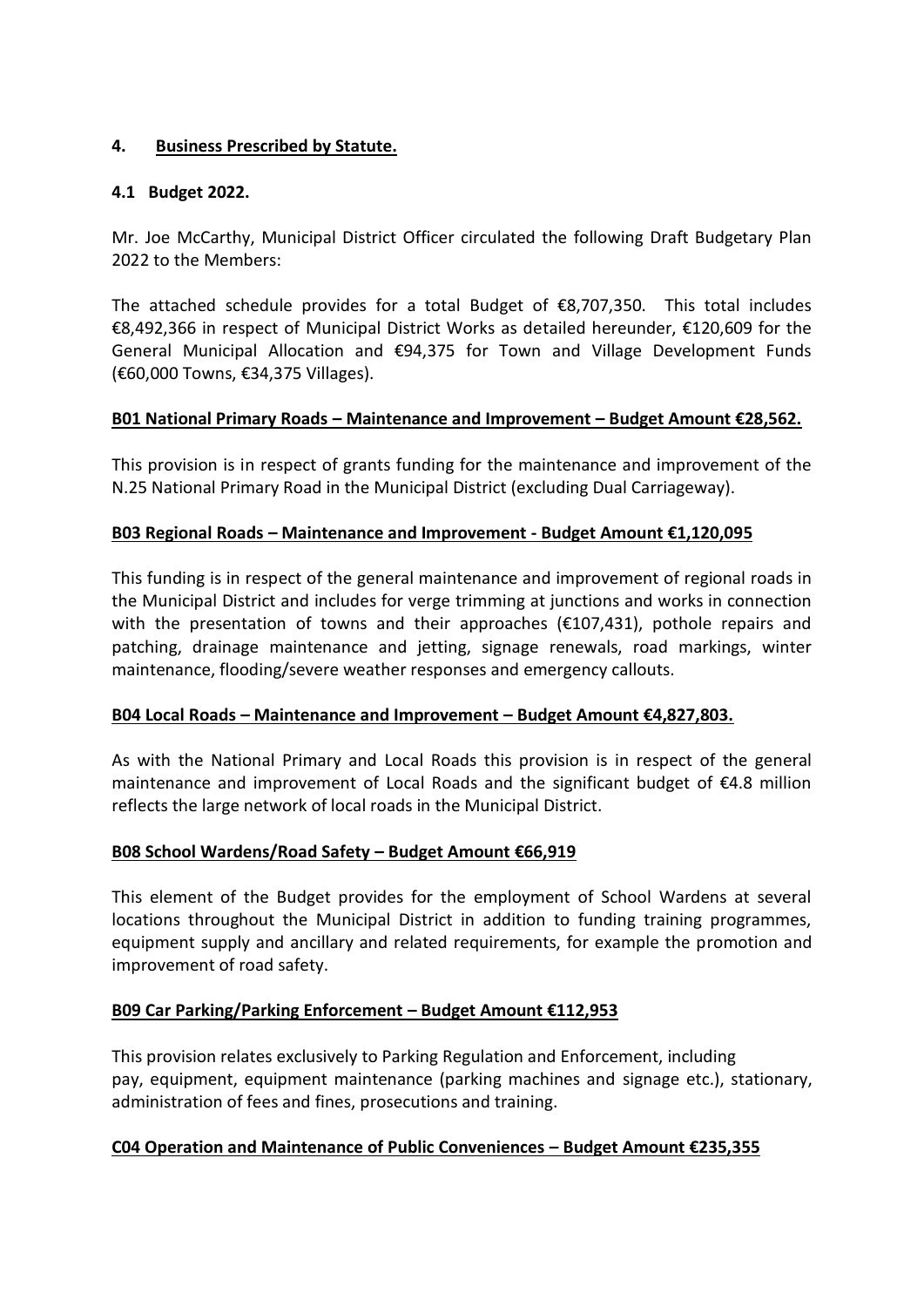This budget covers a total of 10 public conveniences in the Municipal District. There are four Automatic Public Conveniences and one conventional public toilet in the town of Youghal, two Automatic Public Conveniences in Midleton Town and one conventional toilet in Ballycotton, one in Garryvoe and another in Redbarn. The contracts for the Automatic Public Conveniences are perceived as costly, however the contracts cover all maintenance and material costs and the units are extremely robust and vandal proof thus eliminating significant costs in repairs and replacement which arise in connection with conventional public toilets. The Automatic Public Conveniences also eliminate the very costly negative effect which arises from reports of unsightly and apparently badly maintained public toilets, even though this condition is caused by irresponsible vandalism and not by any failure on the part of local authorities. There is also the advantage that they are wheelchair accessible and are available 24/7.

## **D.1101 – Heritage Services – Budget Amount €120,740**

This budget provision supports heritage conservation, promotion and regeneration in Youghal. It provides funding for local match funding which generates grant funding through initiatives such as the Historic Towns Initiative, for example restoration work on the Town Walls and conservation and restoration of the floor in St. Mary's Collegiate Church. It also supports the preparation and progress of plans such as the Heritage Led Plan for Enhancement of the Public Realm and promotional projects such as branding and tourism information strategies.

#### **E05 – Litter Management – Budget Amount €41,175**

Included in this programme is pay for litter prevention in the deployment of Litter Wardens and for litter clean-up activities.

#### **E06 – Street Cleaning – Budget Amount €509,821**

This is one of the areas of significant cost and expenditure. Both of the former Town Councils in Youghal and Midleton put significant resources in funding and staff deployment towards street cleaning in the town centres. The split is €279,931 attributable to Midleton and €229,890 attributable to Youghal. As the description infers a high intensity regime of street cleaning, as in regular sweeping of town centres and other streets and public spaces, throughout the year but more intensively in the high season was annually maintained in both towns. Litter bins provided in high numbers require daily attention in emptying and disposal of the waste gives rise to significant costs. Costs for the disposal of waste also arises where clean ups are necessary to deal with waste arising to any significant extent outside of the areas catered for in the cleansing regime and in relation to circumstances where illegal dumping occasionally gives rise to litter blackspots.

#### **E09 – Maintenance of Burial Grounds €160,682**

Most of the expenditure in relation to these operations is attributable to Youghal (North Abbey) and Environs (€142,631 with €18,051 attributable to the Midleton rural areas). The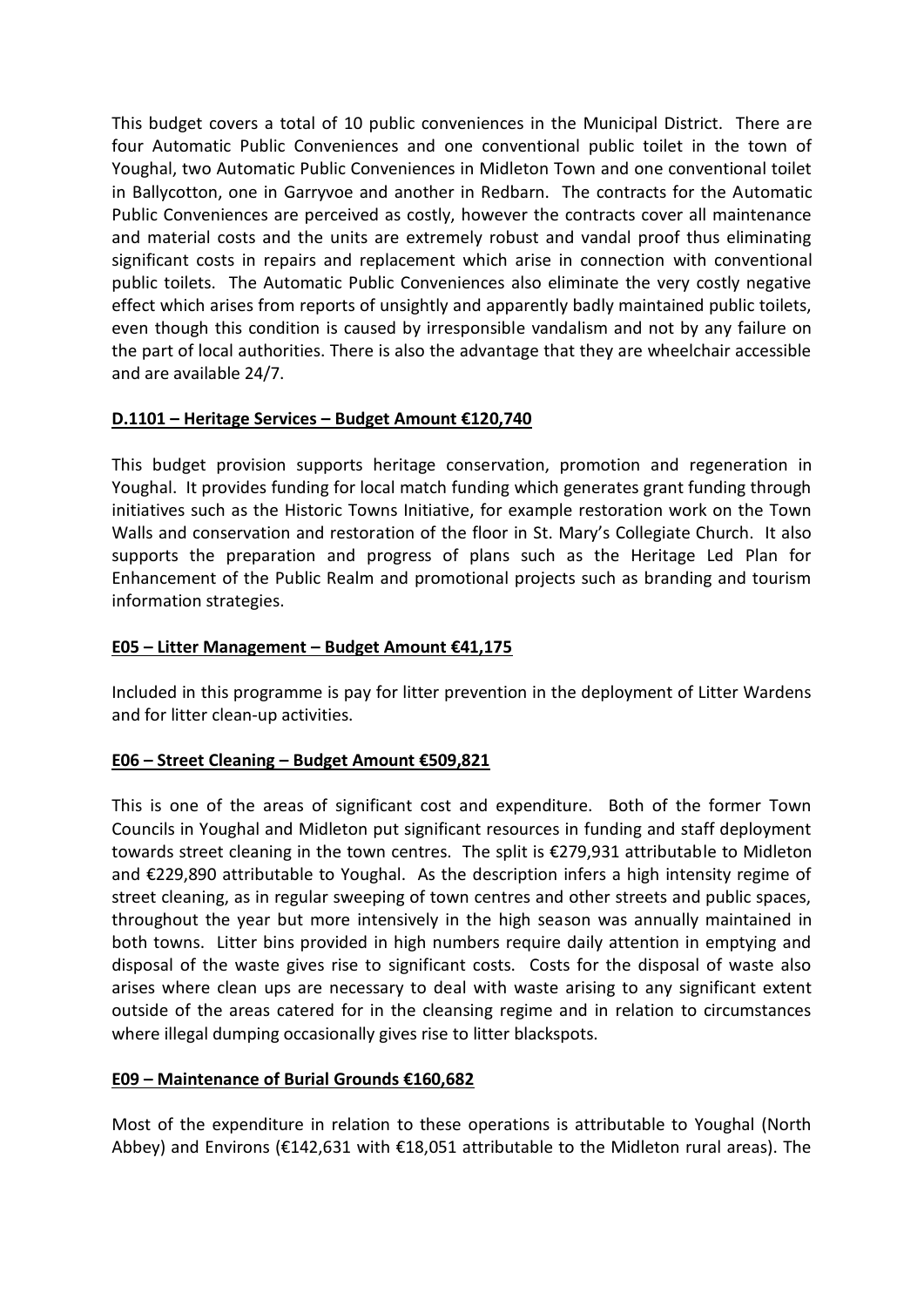graveyards operation and management in Midleton town are the responsibility of the Parish.

#### **E10 – Safety of Structures and Places €208,531**

Here again, as might be expected, the greater part of the expenditure, €191,245 is attributable to the historic Youghal Area stretching from Youghal itself to Garryvoe and relates to a great extent to water safety in connection with beaches, rivers and quays including the employment of lifeguards and provision of lifesaving equipment. The balance of the funding, €17,286 includes similar activities in the rest of the Municipal District and such issues as derelict sites and dangerous structures and places.

#### **F01 – Leisure Facilities Operations €61,000**

The expenditure of €61,000 arises from commitments and responsibilities in connection with the public swimming pool and leisure centre at Claycastle, through Claycastle Leisure Company Limited.

#### **F03 – Outdoor Leisure Operations – Budget Amount €617,315**

This is the highest expenditure area in the Municipal District Budget, except for roads expenditure, and reflects the resources committed to maintaining the high standards of presentation, landscaping, cleanliness and care of public parks, amenity areas, public walkways and promenades and beaches. The magnificent beach in Youghal alone requires expenditure of over €160,651 with additional funds attributable to other beaches in the Municipal District such as the very popular beaches at Garryvoe and Ardnahinch. Both Youghal and Midleton have significant numbers and scale of public parks, amenity areas and public walkways requiring a high level of expenditure, over €150,661 for Midleton and over €235,501 for Youghal. Playground maintenance costs €52,771.

## **F04 – Community, Sport and Recreation Development – Budget Amount €83,592**

This figure provides funding for the maintenance of Corporate Buildings, in Youghal where several buildings of historic and heritage importance were vested in the former Youghal Town Council and are now the responsibility of Cork County Council.

However, when the General Municipal Allocation and the Town and Village Development Funds, are factored in giving a total of  $\epsilon$ 298,576 then Community, Sport and Recreation Development is the third highest expenditure area in the Municipal District Budget, again except for roads expenditure, and the bulk of this, over €214,000, is directed to community organisations and groups by way of grants under the Community Fund Grants Schemes (€120,609) and to towns and villages through the Town Development Fund (€60,000) and the Village Renewal Fund (€34,375).

## **F05 – Operation of Arts Programme – Budget Amount €100,000**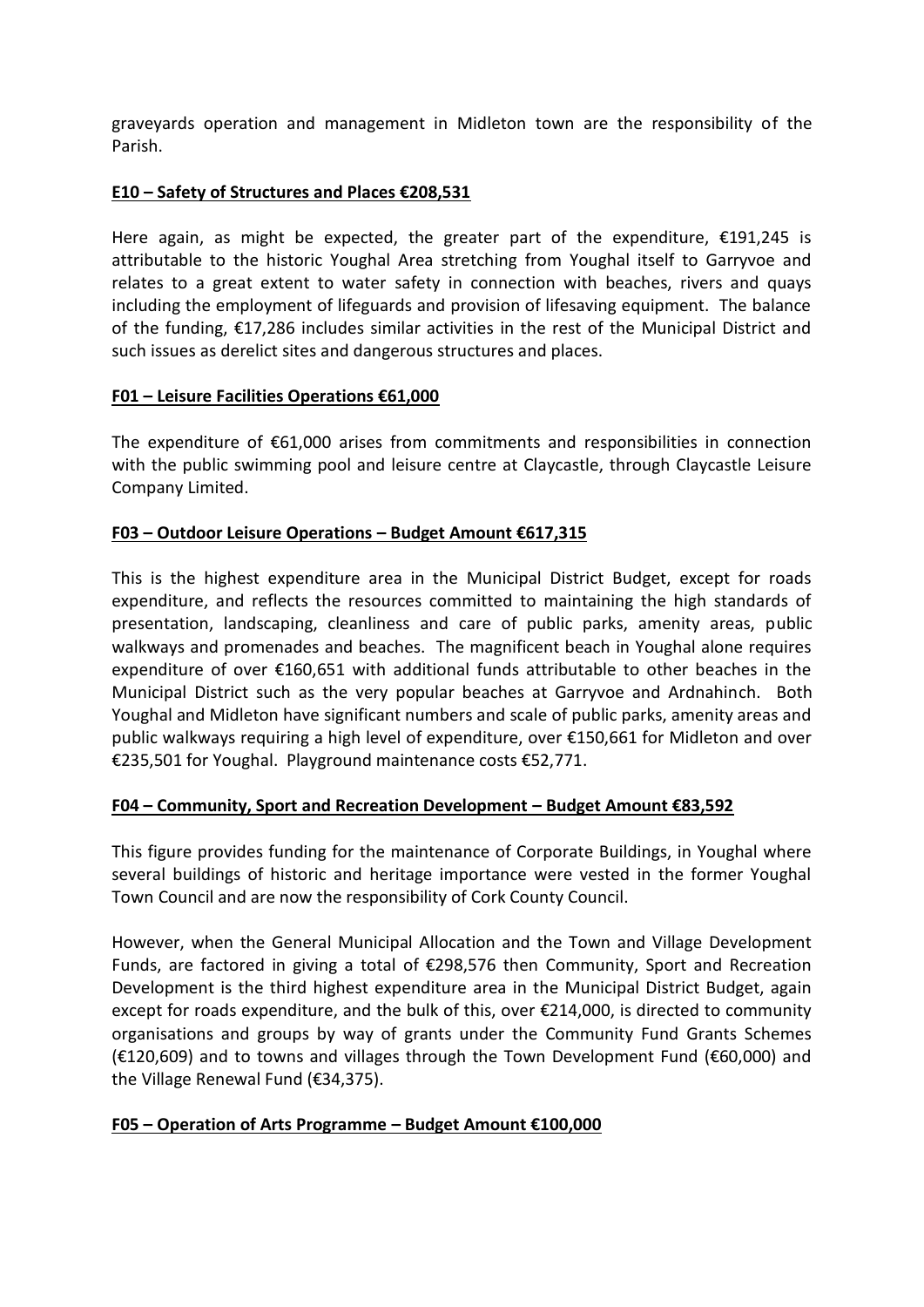This provision of €100,000 supports Enterprise Youghal through Hatherton Limited, in the management and maintenance of St. Mary's College for start-up office units and craft units/studios etc. in the amount of  $\epsilon$ 40,000, management and maintenance of the St. Mary's College Gardens €30,000, €13,000 for the Queen of the Sea Festival and Youghal Socio Economic Development Group and €17,000 in respect of Yew Wood Venues promoting the Arts.

#### **F06 Agency and Recoupable Services – Budget Amount €4,300**

This modest budget provides for minor works in relation to walks, trails and seating areas.

#### **G01 Land Drainage Costs – Budget Amount €17,540**

This funding is provided for the maintenance of a Designated Land Drainage Area in part of the Youghal Engineers Area of the Municipal District.

#### **G02 – Operation and Maintenance of Piers and Harbours – Budget Amount €128,490**

This is a relatively modest provision with about  $\epsilon$ 10,300 attributable to Youghal and over €118,190 to the entire Municipal District in relation to the operation and maintenance of piers and harbours generally.

#### **G03 – Coastal Protection – Budget Amount €41,789**

This modest provision is used to enable minor general maintenance works in coastal areas.

#### **H06 Weighbridge – Budget Amount €1,290**

This provision supports weighbridge operations in connection with transport regulations.

## **H07 – Operation of Markets/Casual Trading – Budget Amount €4,414**

This is a modest provision in the Municipal District Budget reflecting the low level of activity in relation to the operation of markets and casual trading. The Members may be aware that the review of Casual Trading Bye Laws for County Cork is presently ongoing and that there has not been any significant activity throughout most of the County for many years in connection with Casual Trading. This is an area gaining in popularity and has potential to bring benefits and encourage economic activity. It is now generally recognised that the operation of Casual Trading in Midleton on Saturday mornings has significantly enlivened the town and increased business throughout the town on Saturdays. Much of the credit for this success must be ascribed to the Midleton Farmers' Market group and their commitment to achieving the highest standards of product quality, product variety and mix and the excellence of service and presentation. Credit must also be ascribed to the former Midleton Town Council who supported the carrying out of Casual Trading from the outset, even in the face of local opposition, and for the investment in providing a very pleasant, attractive and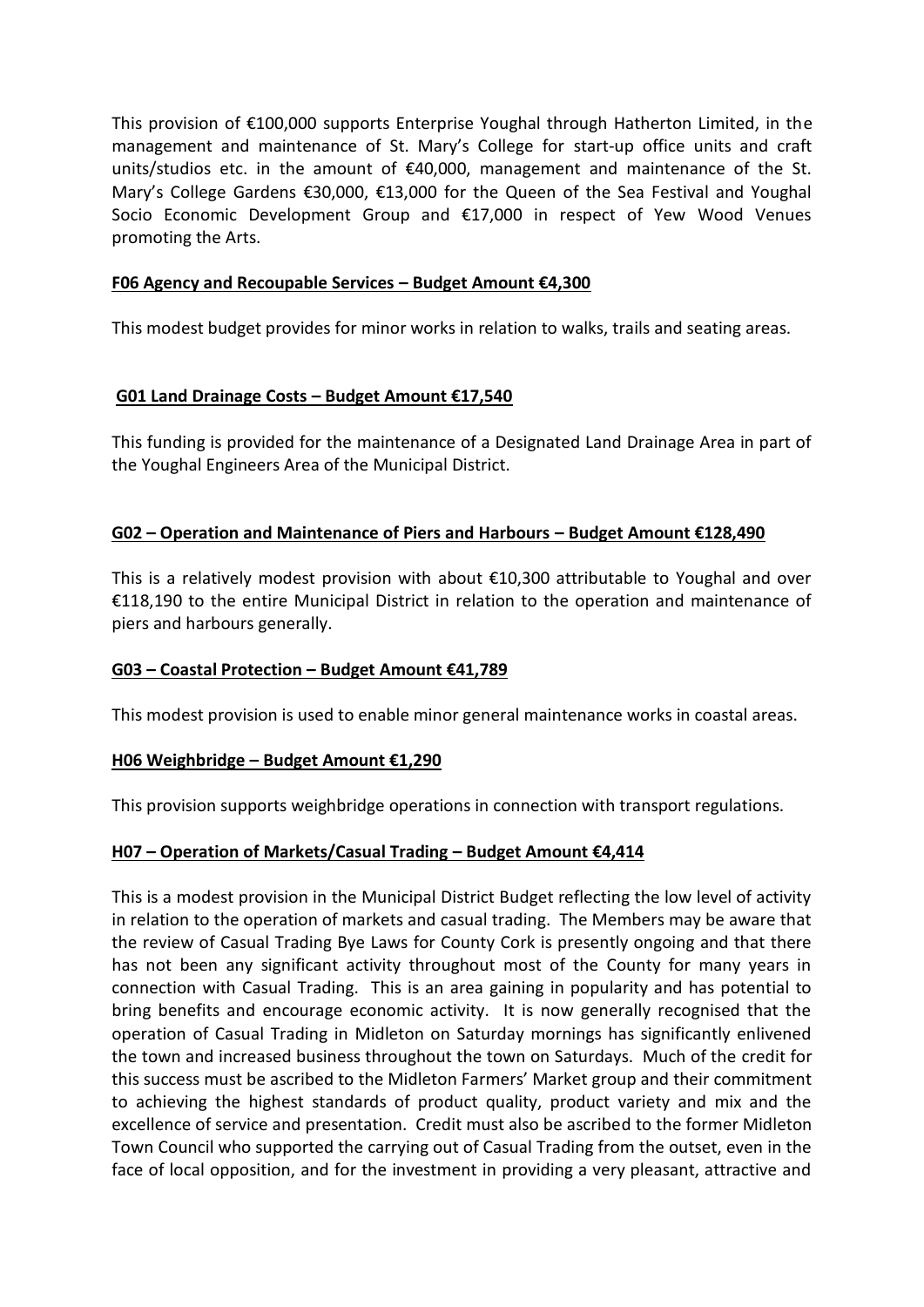safe area as the Designated Casual Trading Area at the Fair Green. The former Youghal Town Council supported the operation of Casual Trading at several locations in the town for many years with beneficial effects. The allocation of funds is in the amount of  $\epsilon$ 2,694 in respect of Midleton and €1,720 in respect of Youghal.

Of note is that the funding for the General Municipal Allocation, the Town Development Fund and the Village Enhancement Fund has been reduced by 50% resulting in the following provisions:

|                                      | 2021     | 2022     |
|--------------------------------------|----------|----------|
| <b>General Municipal Allocation:</b> | €241,218 | €120,609 |
| Town Development Fund:               | €120,000 | €60,000  |
| Village Enhancement Fund:            | € 68,750 | € 34,375 |
|                                      | €429,968 | €214,984 |

The funding provided for Presentation of Towns and Villages/Verge Trimming has been increased from €95,173 to €107,431, an increase of €12,258 (B0301).

Cllr. Susan McCarthy proposed to reject the Draft Budget as she stated she would not be happy to sign off on same due to the fact that the General Municipal Allocation has been reduced from €241,300 to €120,609 which is a reduction of 50%.

Cllrs. Ahern, Twomey, Quaide & Hegarty supported Cllr. McCarthy's proposal to reject as presented the 2022 Draft Budget.

Mr. Seán O' Callaghan, Senior Executive Officer informed the Members that the Chief Executive Officer has circulated a letter setting out the reasons in cuts to the 2022 Budget and stated that the cuts apply to all Municipal Districts.

The Senior Executive Officer informed the Members that he will notify the Finance Department and the Chief Executive's Office of the Members decision.

#### **5. Notices of Motion.**

5.1.1 Cllr. Mary Linehan Foley, received on  $12<sup>th</sup>$  October, 2021

"Asking for update on footpath for part of Dermot Hurley Estate, Youghal".

Mr. Dave Clarke, Senior Executive Engineer informed the Members that this item is not on the footpath programme for 2021 and stated that it will be looked at in next year's programme subject to funding.

5.1.2 Cllr. Mary Linehan Foley, received on 12<sup>th</sup> October, 2021

"Asking for update on Quarry Road footpath and drainage works".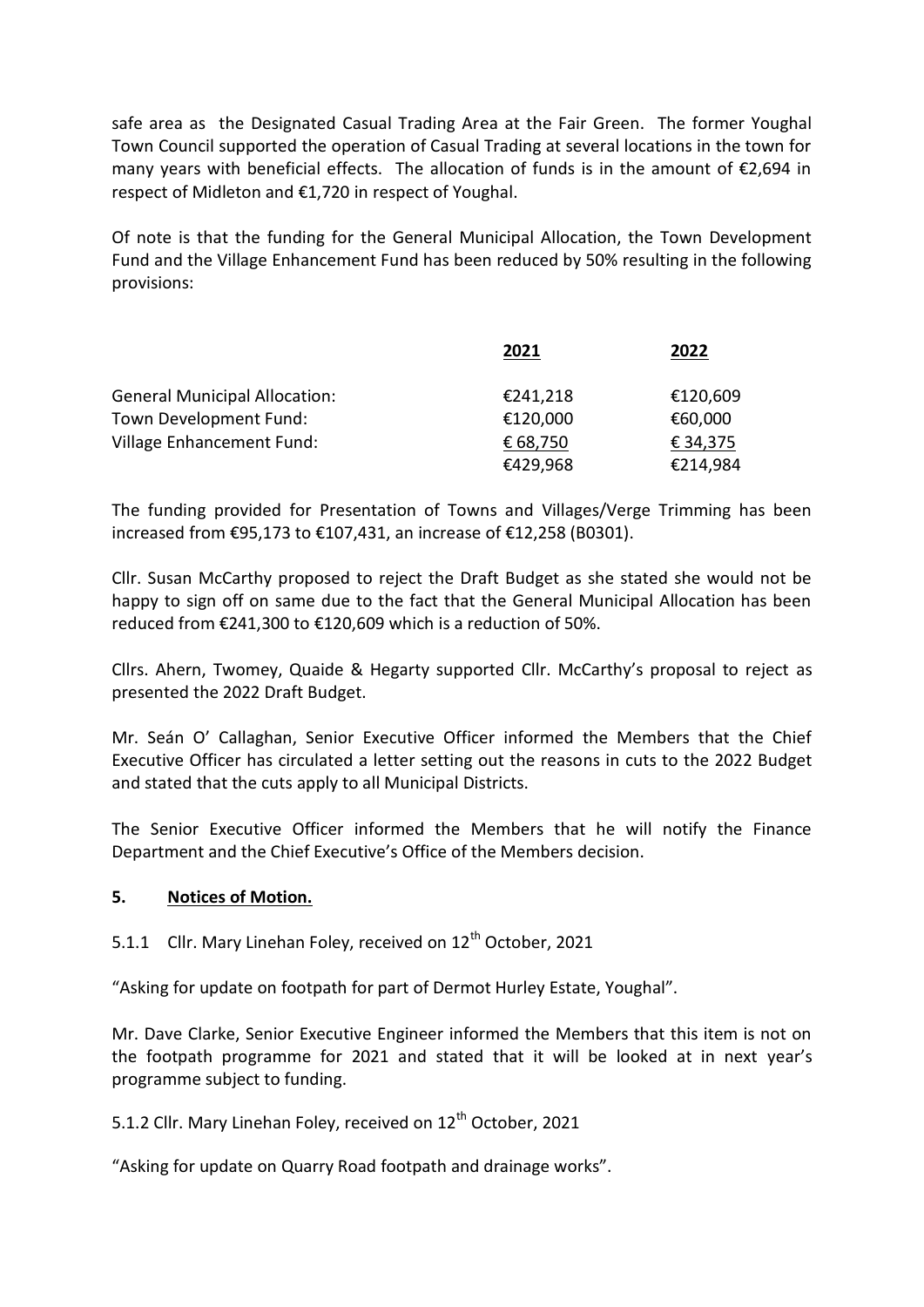Mr. Dave Clarke, Senior Executive Engineer informed the Members that this project has been funded by the NTA Towns & Villages Programme and managed by the Traffic & Transportation Section and stated that surveying works have commenced at this location.

The Engineer informed the Members that he has emailed Cormac Ó' Sύilleabháin, Senior Engineer, Traffic & Transportation Department for a response but stated that he is presently on leave and informed the Members that once he receives a response from Cormac he will revert back to the Members.

5.1.3 Cllr. Mary Linehan Foley, received on 12<sup>th</sup> October, 2021

"Asking ECMD to look at wall repairs on North Road, Youghal".

Mr. Dave Clarke, Senior Executive Engineer informed the Members that he has no update on this matter and stated that the land is owned by the IDA.

Ms. Helen Mulcahy, Senior Staff Officer informed the Members that this is an ongoing issue with a number of years and stated that she has been in contact with the IDA on this matter and also informed the Member that it will cost in the region of €50,000 to repair this wall.

Cllr. Linehan Foley asked that the matter be kept on the Agenda.

5.1.4 Cllr. Ann Marie Ahern, received on 27<sup>th</sup> October, 2021

"That the Council look at installing lighting from the Council car park to the rear of the AIB in Midleton Town Centre".

Cllr. McCarthy seconded this motion.

5.1.5 Cllr. Ann Marie Ahern, received on 27<sup>th</sup> October, 2021

"Is there any update on the removal of the barriers and obstruction of public walkways at Ballinacurra, Midleton (outside Bennets) which are causing pedestrians to walk on the road".

Cllr. Twomey seconded this motion.

Mr. Dave Clarke, Senior Executive Engineer informed the Members that it is appropriate that contact is made with the property owner and stated that he will inspect the area and do a report to address any safety risk to the public.

5.1.6 Cllr. Ann Marie Ahern, received on 27<sup>th</sup> October, 2021

"Is there an update the reports following on my previous motion regarding the erection of barriers on the R627 by "The Glen" outside Dungourney Village from Dungourney to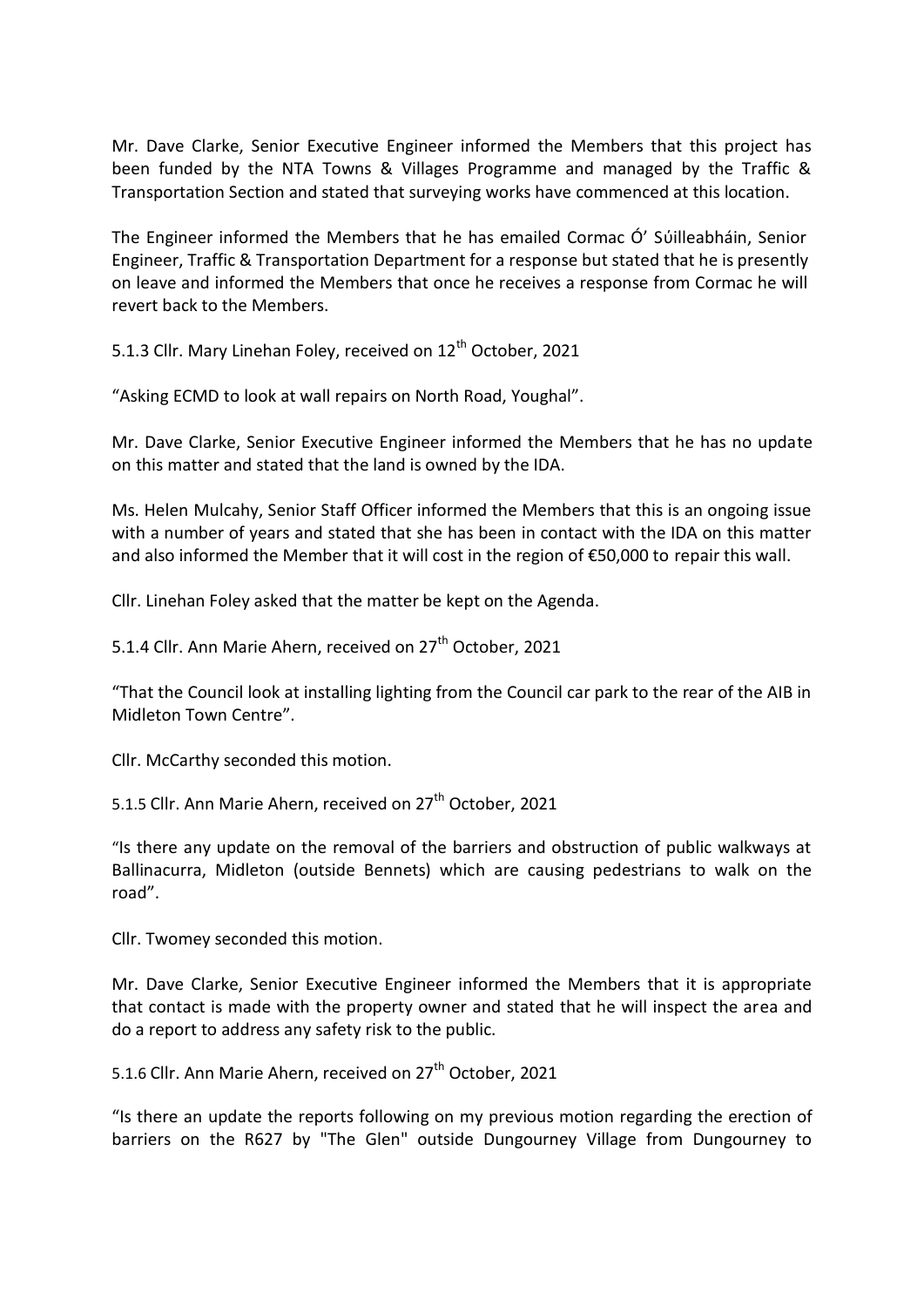Midleton where the ditch has fallen away and look at the road verges from Dungourney Village to Clonmult Village".

Cllr. McCarthy seconded this motion.

Mr. Dave Clarke, Senior Executive Engineer informed the Members that this matter is with the Roads Design Office for examination to come up with a technically feasible solution for a crash barrier.

5.1.7 Cllr. Danielle Twomey, received on 27<sup>th</sup> October, 2021

"Can the Kilva Road be added to the roads programme, and in the meantime can pothole repair be done on the Cloyne road junction side, alongside the installation of reflective green bollards".

Cllr. Ahern seconded this motion.

Mr. Dave Clarke, Senior Executive Engineer informed the Members that the Kilva Road is on a three year multi annual programme and will be inspected and listed for road repairs, the Engineer also informed the Members that he will look at the provision of the installation of reflective green bollards also.

5.1.8 Cllr. Danielle Twomey, received on 27<sup>th</sup> October. 2021

"Can the engineer look at the feasibility of introducing a traffic lighted right of way system in Ballycotton village, at particular pinch points to avoid the congestion associated with the road, which when parked cars are present it becomes much too narrow to accommodate two lanes of traffic. Either this or look at the parking provision and if some can be removed without directly effecting residents".

Cllrs. Hegarty & McCarthy supported this motion.

Mr. Dave Clarke, Senior Executive Engineer informed the Members that the option of traffic lights will not work at this location in the meantime the Engineer will refer this matter to the Roads Directorate.

5.1.9 Cllr. Danielle Twomey, received on 27<sup>th</sup> October, 2021

"Can the R629 at Lower Road Ballinacurra be inspected for localised repair. There are patches that need to be looked at that are deteriorating further and will continue to do so as the weather gets worse into the winter".

Mr. Dave Clarke, Senior Executive Engineer informed the Members that trench reinstatements have been repaired at this location. The Engineer will inspect this road but stated that works may not take place until 2022 due to budgetary reasons.

5.1.10 Cllr. Susan McCarthy, received on 27<sup>th</sup> October 2021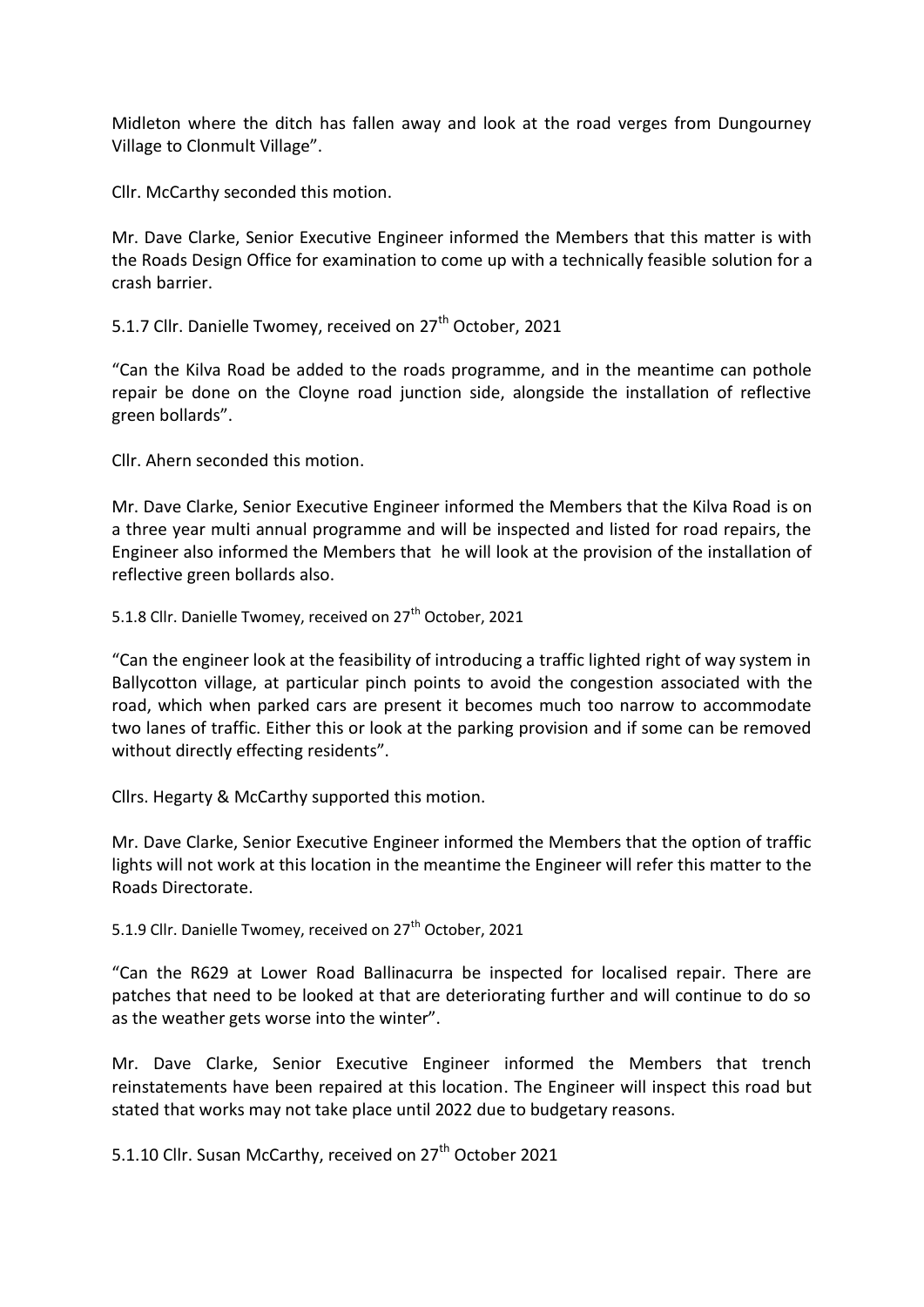"Repairs needed to footpath on West side of Main Street, Ladysbridge. Can we also have an update on the footpath programme?".

Cllr. Hegarty supported this motion.

Mr. Dave Clarke, Senior Executive Engineer informed the Members that works are due to start at the main junction back towards the Castlemartyr approach and also informed the Members that lining has been carried out on the 5 cross roads at the centre of the village, a 'Driver Feedback' sign is due to be erected on the approach road from Garryvoe which has been funded under the Safety Improvement Scheme.

5.1.11 Cllr. Susan McCarthy, received on 27<sup>th</sup> October 2021

"Repairs needed to L36383 road at Churchtown South".

Mr. Dave Clarke, Senior Executive Engineer suggested that the residents of this road look at the possibility of applying for a CIS Scheme, in the meantime the road in question will continue to be patched in order of priority, the Engineer also informed the Members that the local primary road from Churchtown South to Shanagarry is listed on a three year look ahead programme.

Cllrs. Hegarty, Quaide, Ahern & Twomey supported this motion.

Mr. Dave Clarke, Senior Executive Engineer informed the Members that

5.1.12 Cllr. Susan McCarthy, received on 27<sup>th</sup> October 2021

"As retailers and businesses readjust to full opening hours, can we have an update on the traffic warden arrangement for Midleton. Prior to the first lockdown, the sometime presence of a warden coming in on an ad hoc basis was extremely effective in managing traffic violations in the town centre".

Cllr. Twomey supported this motion.

Mr. Seán O' Callaghan, Senior Executive Officer informed the Members that a Traffic Warden was introduced in the Midleton area pre – Covid on an ad hoc basis and stated that resource issues are stretched between Cobh and Youghal as one of the Traffic Wardens is on sick leave, in the meantime the arrangement for the introduction of a Traffic Warden for the Midleton area will be introduced in the coming weeks.

5.1.13 Cllr. Liam Quaide, received on 27<sup>th</sup> October 2021

"That the East Cork Municipal District would revisit a motion from January 2020 to pursue the development of a segregated cycle-path that would link up Whitegate with the planned pathway from Ballinacurra to Midleton. This seems a logical extension of the Ballinacurra to Midleton plan that could be achieved with relative ease given the width of the road and the existing 'people's path' in place for a section of the route It would involve immense benefits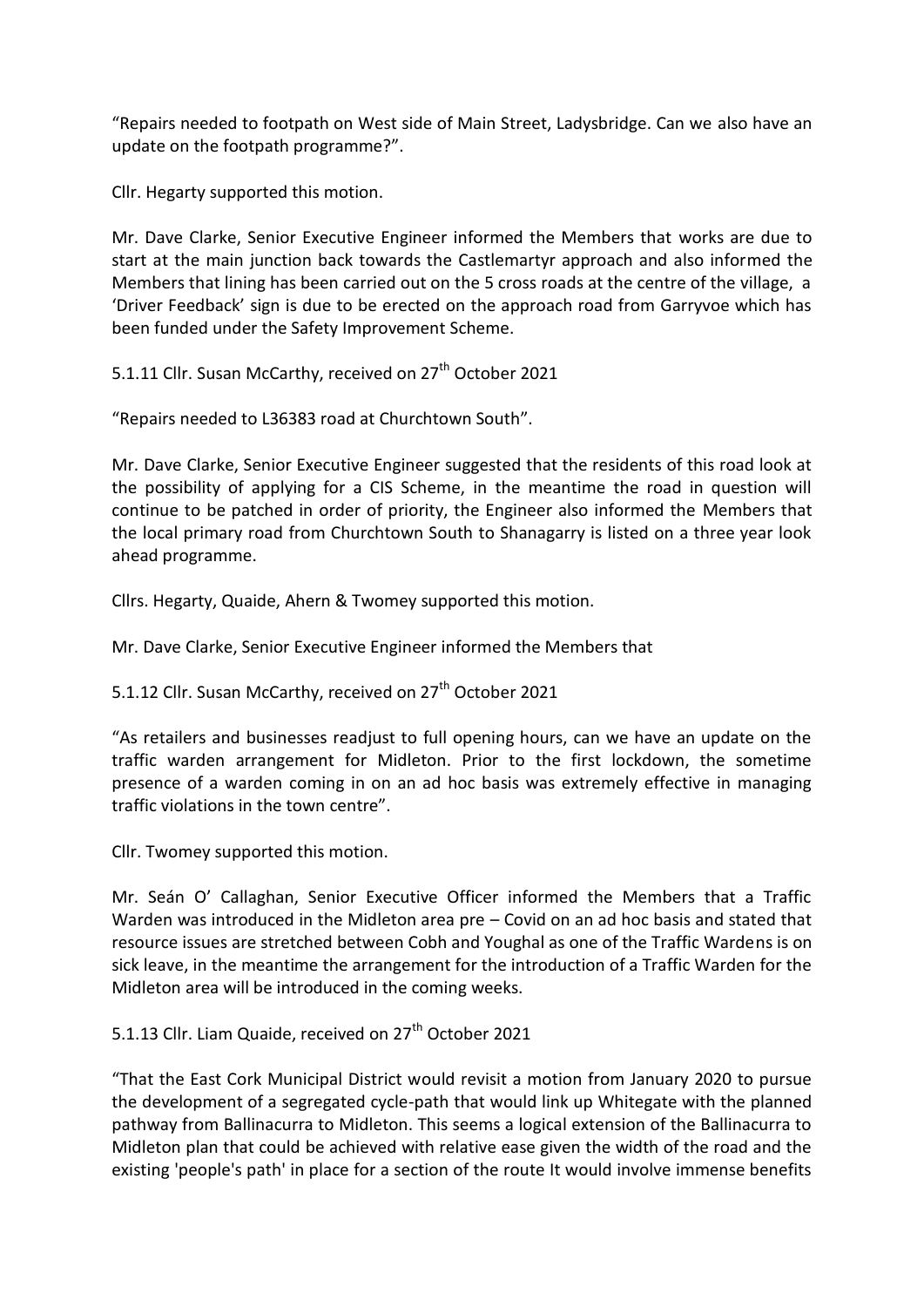for local residents and a significant enhancement of the tourism appeal of East Cork. Also, given the much increased government funding for active travel since the original motion it would seem a good time to revisit this proposal".

All Members supported this motion.

Mr. Dave Clarke, Senior Executive Engineer will forward this motion to the Traffic & Transportation Section.

5.1.14 Cllr. Liam Quaide, received on 27<sup>th</sup> October 2021

"That the East Cork Municipal District would pursue the construction of a footpath with lighting from the An Trá Geal housing estate in Garryvoe to the Garryvoe Hotel to improve active travel connection for young people getting buses to school and for the benefit of residents more generally".

Cllrs. Hegarty & Ahern supported this motion.

Mr. Dave Clarke, Senior Executive Engineer informed the Members that 300m of footpath is what is required for this area which could be accommodated from space on the road verge and also stated that this matter could be considered to go forward to the NTA for funding.

5.1.15 Cllr. Michael Hegarty, received on 27<sup>th</sup> October 2021

"Repairs to road from Park Creamery to Mullara Cross".

5.1.16 Cllr. Michael Hegarty, received on 27<sup>th</sup> October, 2021

"Repairs to road from Clonmult Village to Ambush Cross and on towards Walshtownmore".

5.1.17 Cllr. Michael Hegarty, received on  $27<sup>th</sup>$  October, 2021

"When will works commence on Ballyandreen Road as committed to a while back".

Cllr. Hegarty proposed that all his motions be moved and requested a report on same from the Senior Executive Engineer.

#### **6. Correspondence.**

No correspondence was received.

#### **7. Any Other Business.**

1. Mr. Joe McCarthy, Municipal District Officer informed the Members that he has received a request from the Midleton Farmers Market to hold a market on 23<sup>rd</sup> December next and are seeking the Members approval for same. The Members were in full agreement with this request.